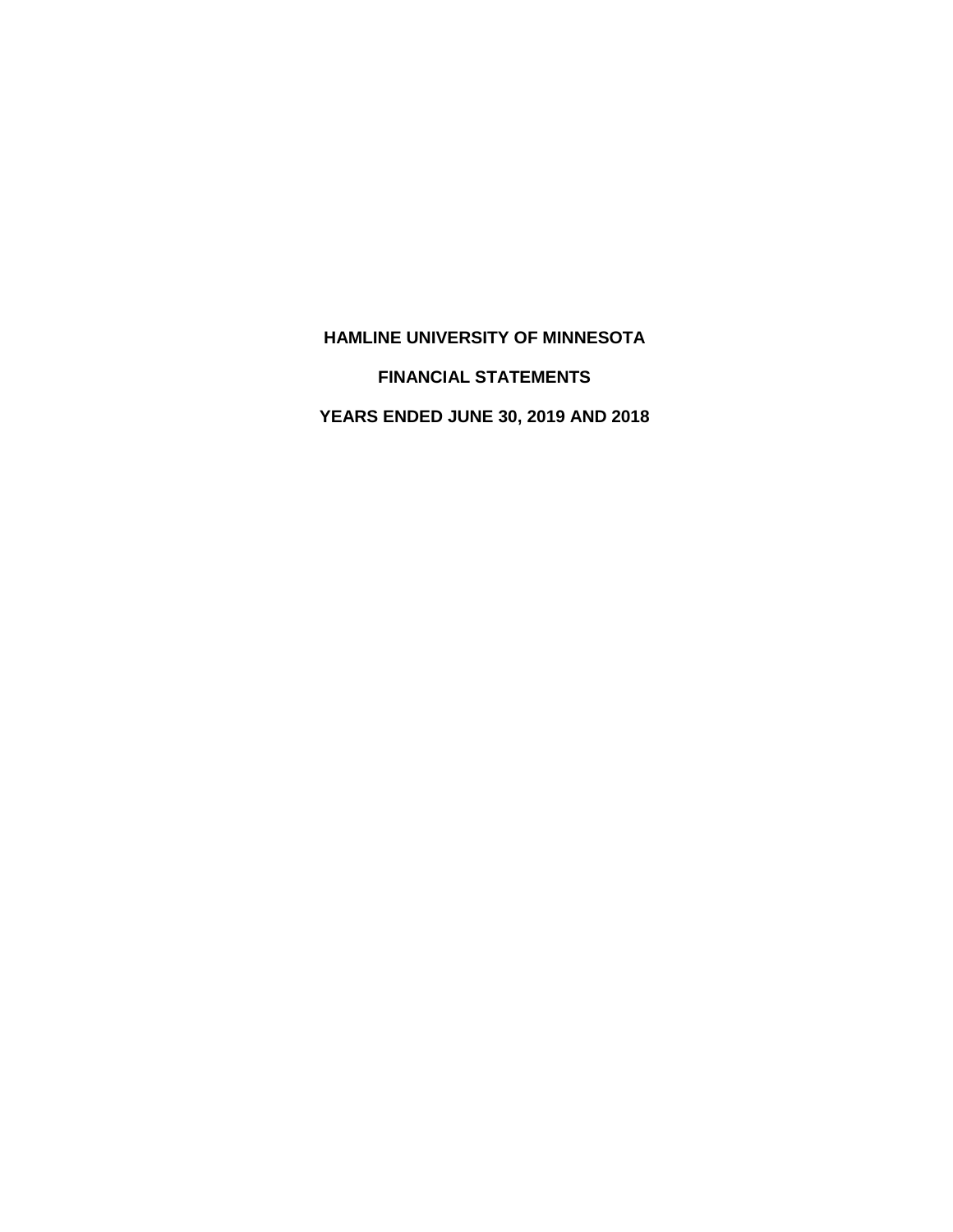### **HAMLINE UNIVERSITY OF MINNESOTA TABLE OF CONTENTS YEARS ENDED JUNE 30, 2019 AND 2018**

| <b>INDEPENDENT AUDITORS' REPORT</b>  |   |
|--------------------------------------|---|
| <b>FINANCIAL STATEMENTS</b>          |   |
| <b>BALANCE SHEETS</b>                | 3 |
| <b>STATEMENTS OF ACTIVITIES</b>      | 4 |
| <b>STATEMENTS OF CASH FLOWS</b>      | 6 |
| <b>NOTES TO FINANCIAL STATEMENTS</b> | 7 |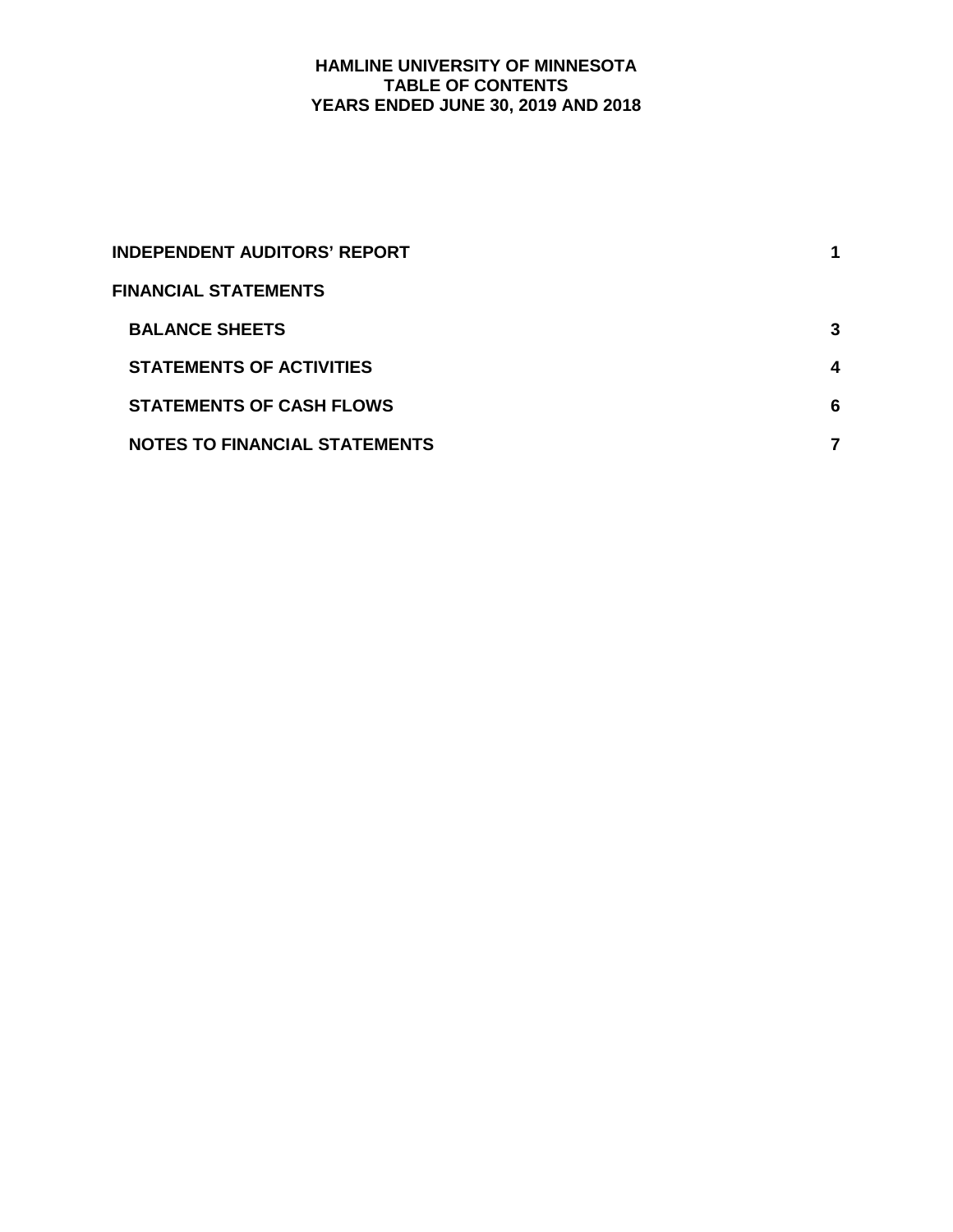

CliftonLarsonAllen LLP CLAconnect.com

# **INDEPENDENT AUDITORS' REPORT**

Board of Trustees Hamline University of Minnesota St. Paul, Minnesota

We have audited the accompanying financial statements of Hamline University of Minnesota which comprise the balance sheets as of June 30, 2019 and 2018, and the related statements of activities and cash flows for the years then ended, and the related notes to the financial statements.

# *Management's Responsibility for the Financial Statements*

Management is responsible for the preparation and fair presentation of these financial statements in accordance with accounting principles generally accepted in the United States of America; this includes the design, implementation, and maintenance of internal control relevant to the preparation and fair presentation of financial statements that are free from material misstatement, whether due to fraud or error.

# *Auditors' Responsibility*

Our responsibility is to express an opinion on these financial statements based on our audits. We conducted our audits in accordance with auditing standards generally accepted in the United States of America. Those standards require that we plan and perform the audits to obtain reasonable assurance about whether the financial statements are free from material misstatement.

An audit involves performing procedures to obtain audit evidence about the amounts and disclosures in the financial statements. The procedures selected depend on the auditors' judgment, including the assessment of the risks of material misstatement of the financial statements, whether due to fraud or error. In making those risk assessments, the auditor considers internal control relevant to the entity's preparation and fair presentation of the financial statements in order to design audit procedures that are appropriate in the circumstances, but not for the purpose of expressing an opinion on the effectiveness of the entity's internal control. Accordingly, we express no such opinion. An audit also includes evaluating the appropriateness of accounting policies used and the reasonableness of significant accounting estimates made by management, as well as evaluating the overall presentation of the financial statements.

We believe that the audit evidence we have obtained is sufficient and appropriate to provide a basis for our audit opinion.

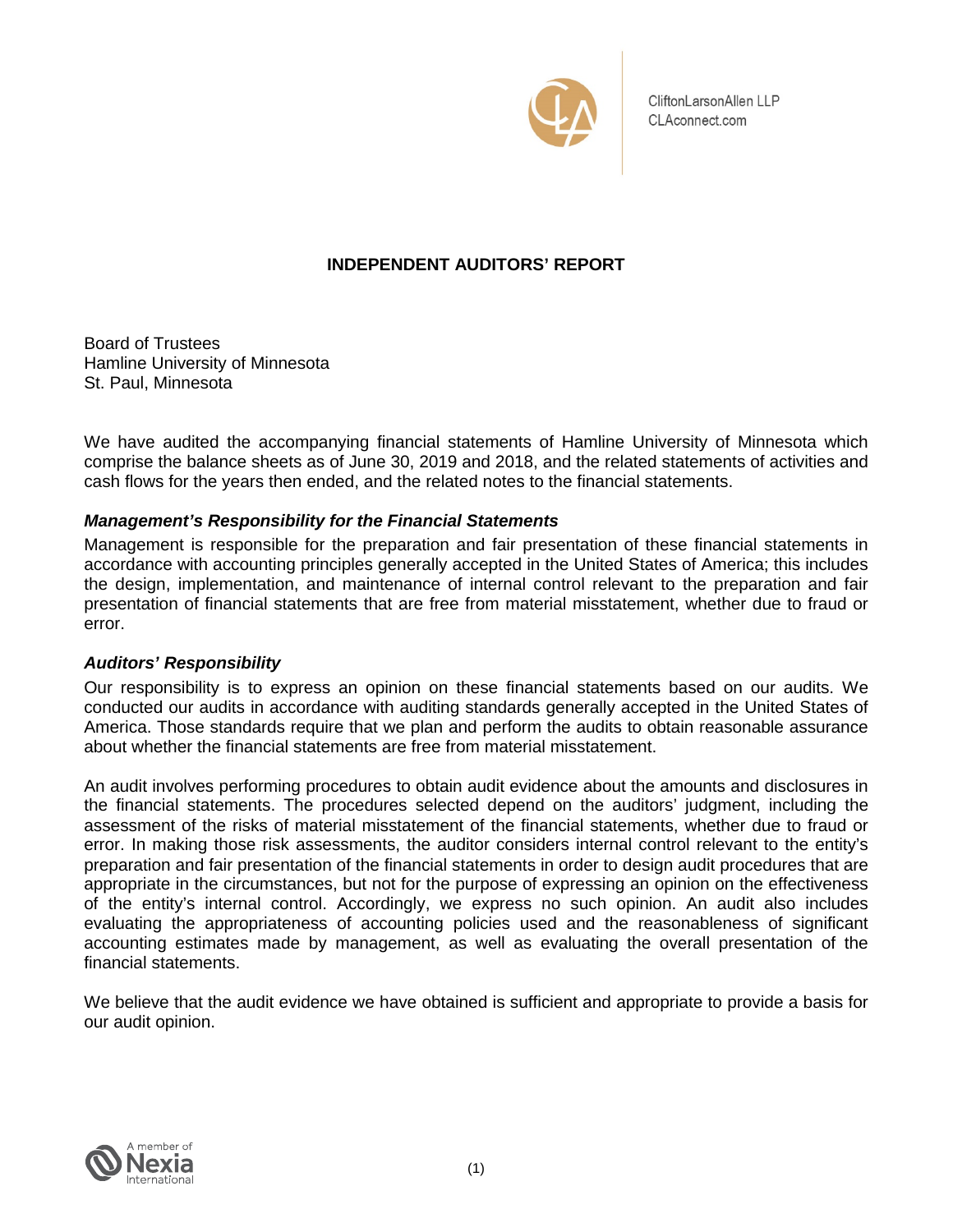# *Opinion*

In our opinion, the financial statements referred to above present fairly, in all material respects, the financial position of Hamline University of Minnesota as of June 30, 2019 and 2018, and the changes in its net assets and its cash flows for the years then ended in accordance with accounting principles generally accepted in the United States of America.

Viifton Larson Allen LLP

**CliftonLarsonAllen LLP**

Minneapolis, Minnesota October 22, 2019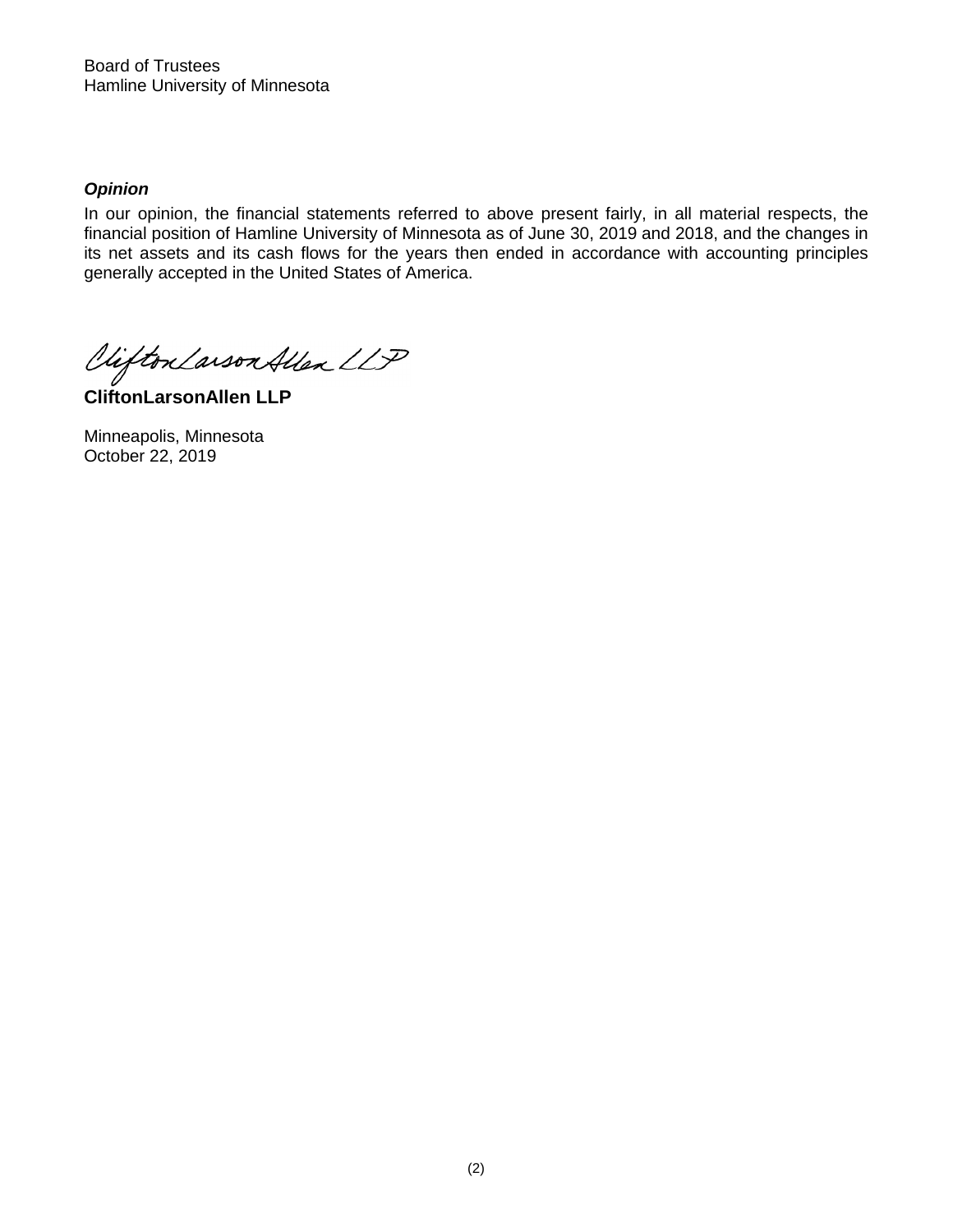### **HAMLINE UNIVERSITY OF MINNESOTA BALANCE SHEETS JUNE 30, 2019 AND 2018**

|                                         | 2019            | 2018            |
|-----------------------------------------|-----------------|-----------------|
| <b>ASSETS</b>                           |                 |                 |
| Cash and Cash Equivalents               | \$<br>1,990,019 | \$<br>1,338,967 |
| <b>Restricted Cash</b>                  | 2,675,555       | 3,485,572       |
| Accounts Receivable (Net)               | 5,641,793       | 4,872,082       |
| Prepaid Expenses and Other Assets       | 4,628,335       | 3,976,345       |
| <b>Contributions Receivable</b>         | 10,674,562      | 1,126,070       |
| Student Loans Receivable (Net)          | 4,503,808       | 5,629,600       |
| Investments                             | 97,788,428      | 95,099,638      |
| Property, Plant, and Equipment (Net)    | 90,899,311      | 93,475,368      |
| <b>Construction in Progress</b>         | 85,442          | 517,450         |
| <b>Beneficial Interest in Trusts</b>    | 1,508,036       | 1,627,568       |
| <b>Total Assets</b>                     | \$220,395,289   | \$211,148,660   |
| <b>LIABILITIES AND NET ASSETS</b>       |                 |                 |
| <b>LIABILITIES</b>                      |                 |                 |
| Accounts Payable and Accrued Expenses   | \$<br>5,851,769 | \$<br>6,531,075 |
| Deposits and Deferred Revenue           | 2,467,403       | 2,684,792       |
| <b>Annuities and Unitrusts Payable</b>  | 1,197,639       | 1,214,277       |
| Perkins Loans Refundable to Government  | 5,247,141       | 5,091,993       |
| Long-Term Debt                          | 47,540,904      | 49,418,958      |
| <b>Total Liabilities</b>                | 62,304,856      | 64,941,095      |
| <b>NET ASSETS</b>                       |                 |                 |
| <b>Without Donor Restrictions</b>       | 61,111,351      | 52,443,143      |
| <b>With Donor Restrictions</b>          | 96,979,082      | 93,764,422      |
| <b>Total Net Assets</b>                 | 158,090,433     | 146,207,565     |
| <b>Total Liabilities and Net Assets</b> | \$220,395,289   | \$211,148,660   |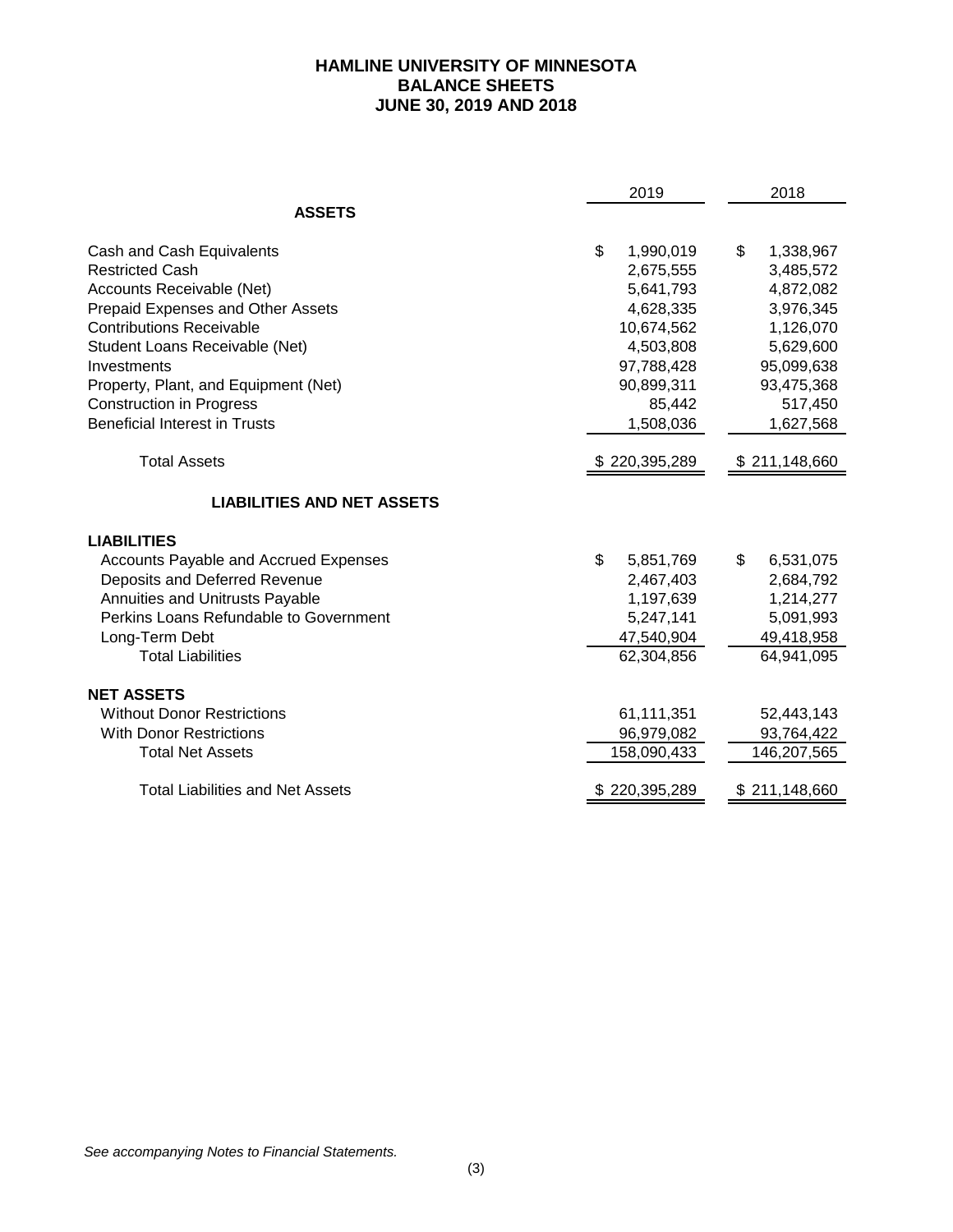#### **HAMLINE UNIVERSITY OF MINNESOTA STATEMENTS OF ACTIVITIES YEARS ENDED JUNE 30, 2019 AND 2018**

|                                                                          |                      | 2019             |                   |
|--------------------------------------------------------------------------|----------------------|------------------|-------------------|
|                                                                          | <b>Without Donor</b> | With Donor       |                   |
|                                                                          | <b>Restrictions</b>  | Restrictions     | Total             |
| <b>OPERATING ACTIVITIES</b>                                              |                      |                  |                   |
| <b>REVENUE</b>                                                           |                      |                  |                   |
| Tuition and Fees, Net of Discount of \$41,500,616                        |                      |                  |                   |
| in 2019 and \$40,186,491 in 2018                                         | 55,867,599<br>\$     | \$               | \$<br>55,867,599  |
| <b>Government Grants</b>                                                 | 2,673,461            |                  | 2,673,461         |
| Contributions                                                            | 10,853,085           | 1,411,215        | 12,264,300        |
| Investment Income, Net                                                   | 392,799              | 258,573          | 651,372           |
| Sale and Services of Educational Activities                              | 758,195              | 9,135            | 767,330           |
| <b>Other Sources</b>                                                     | 4,593,566            | 200,902          | 4,794,468         |
| <b>Auxiliary Enterprises</b>                                             | 8,525,059            | 1,786            | 8,526,845         |
| <b>Subtotal Revenue</b>                                                  | 27,796,165           | 1,881,611        | 29,677,776        |
| Appropriation of Endowment Assets for Expenditure                        | 757,670              | 3,282,541        | 4,040,211         |
| Net Assets Released from Restrictions                                    | 4,249,495            | (4,249,495)      |                   |
| <b>Total Operating Revenue and Other Additions</b>                       | 88,670,929           | 914,657          | 89,585,586        |
| <b>EXPENSES</b>                                                          |                      |                  |                   |
| Instruction                                                              | 24, 181, 255         |                  | 24, 181, 255      |
| Academic Support                                                         | 9,873,164            |                  | 9,873,164         |
| Research                                                                 | 94,723               |                  | 94,723            |
| <b>Public Service</b>                                                    | 3,522,055            |                  | 3,522,055         |
| <b>Student Services</b>                                                  | 13,654,990           |                  | 13,654,990        |
| <b>Institutional Support</b>                                             | 15,916,002           |                  | 15,916,002        |
| <b>Auxiliary Enterprises</b>                                             | 12,612,909           | $\blacksquare$   | 12,612,909        |
| <b>Total Expenses</b>                                                    | 79,855,098           |                  | 79,855,098        |
| <b>CHANGE IN NET ASSETS FROM OPERATING ACTIVITIES</b>                    | 8,815,831            | 914,657          | 9,730,488         |
| <b>NONOPERATING ACTIVITIES</b>                                           |                      |                  |                   |
| Contributions                                                            | 68,724               | 2,422,993        | 2,491,717         |
| Net Investment Return                                                    | 3,997,059            | (199, 681)       | 3,797,378         |
| Appropriation of Endowment Assets for Expenditure                        | (4,040,212)          |                  | (4,040,212)       |
| Change in Value of Split-Interest Agreements<br>Loss on Debt Restructure |                      | 114,637          | 114,637           |
| <b>Reclassification of Net Assets</b>                                    | 37,946               | (37, 946)        |                   |
| <b>Board Designated Unrestricted Spending</b>                            | (211, 140)           |                  | (211, 140)        |
|                                                                          |                      |                  |                   |
| <b>Total Nonoperating Activity</b>                                       | (147, 623)           | 2,300,003        | 2,152,380         |
| <b>CHANGE IN NET ASSETS</b>                                              | 8,668,208            | 3,214,660        | 11,882,868        |
| Net Assets - Beginning of Year                                           | 52,443,143           | 93,764,422       | 146,207,565       |
| <b>NET ASSETS - END OF YEAR</b>                                          | \$<br>61,111,351     | 96,979,082<br>\$ | \$<br>158,090,433 |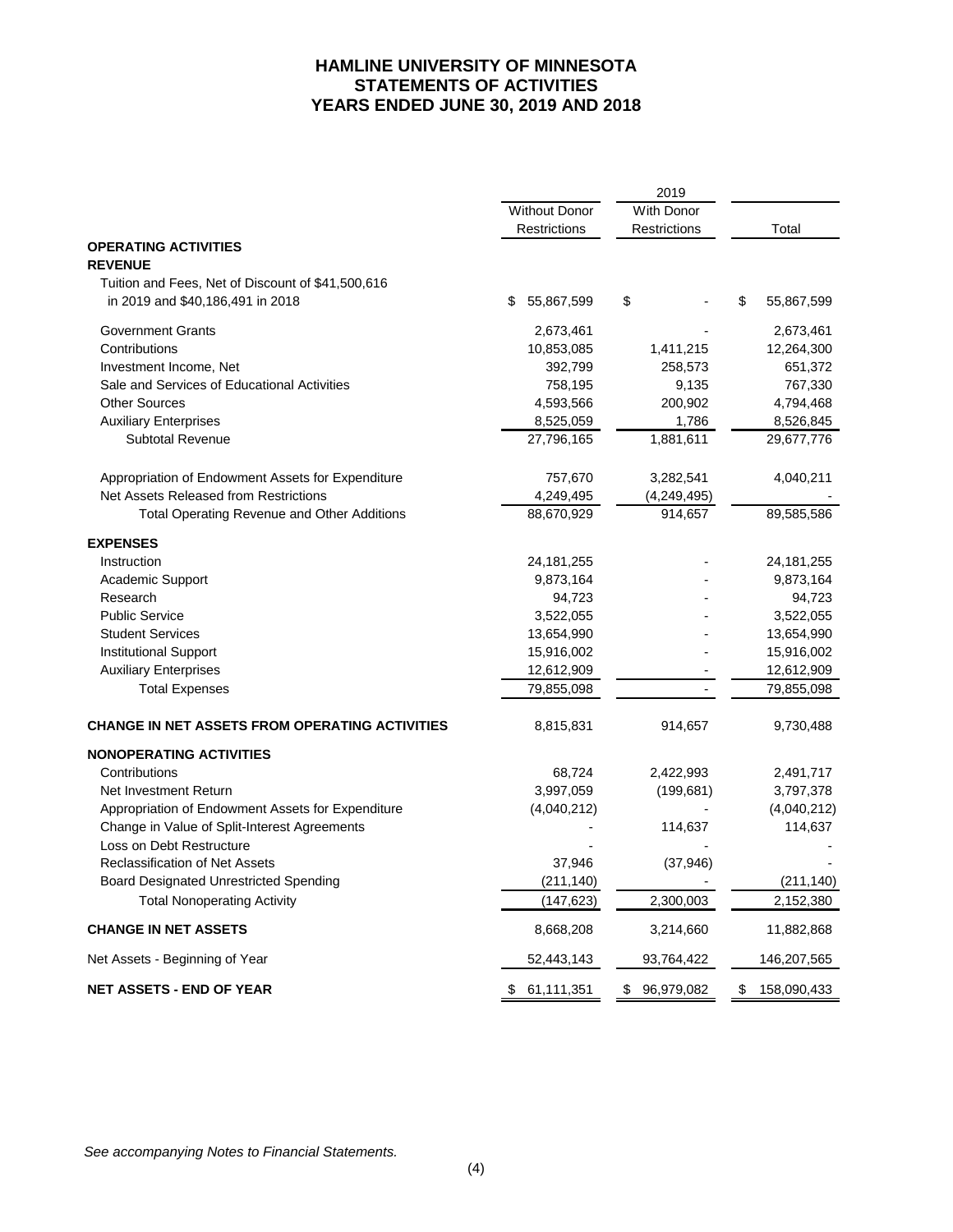### **HAMLINE UNIVERSITY OF MINNESOTA STATEMENTS OF ACTIVITIES (CONTINUED) YEARS ENDED JUNE 30, 2019 AND 2018**

|                                                       |                      | 2018              |                   |
|-------------------------------------------------------|----------------------|-------------------|-------------------|
|                                                       | <b>Without Donor</b> | <b>With Donor</b> |                   |
|                                                       | Restrictions         | Restrictions      | Total             |
| <b>OPERATING ACTIVITIES</b>                           |                      |                   |                   |
| <b>REVENUE</b>                                        |                      |                   |                   |
| Tuition and Fees, Net of Discount of \$41,500,616     |                      |                   |                   |
| in 2019 and \$40,186,491 in 2018                      | \$<br>57,565,001     | \$                | \$<br>57,565,001  |
| <b>Government Grants</b>                              | 3,387,533            |                   | 3,387,533         |
| Contributions                                         | 2,032,094            | 1,366,001         | 3,398,095         |
| Investment Income, Net                                | 333,219              | 115,963           | 449,182           |
| Sale and Services of Educational Activities           | 107,203              | 495,703           | 602,906           |
| <b>Other Sources</b>                                  | 1,679,642            | (772, 116)        | 907,526           |
| <b>Auxiliary Enterprises</b>                          | 8,689,039            |                   | 8,689,039         |
| <b>Subtotal Revenue</b>                               | 16,228,730           | 1,205,551         | 17,434,281        |
| Appropriation of Endowment Assets for Expenditure     | 759,358              | 3,208,324         | 3,967,682         |
| Net Assets Released from Restrictions                 | 4,827,729            | (4,827,729)       |                   |
| <b>Total Operating Revenue and Other Additions</b>    | 79,380,818           | (413, 854)        | 78,966,964        |
| <b>EXPENSES</b>                                       |                      |                   |                   |
| Instruction                                           | 25,779,752           |                   | 25,779,752        |
| Academic Support                                      | 10,133,735           |                   | 10,133,735        |
| Research                                              | 75,848               |                   | 75,848            |
| <b>Public Service</b>                                 | 1,361,429            |                   | 1,361,429         |
| <b>Student Services</b>                               | 14,325,261           |                   | 14,325,261        |
| <b>Institutional Support</b>                          | 14,961,518           |                   | 14,961,518        |
| <b>Auxiliary Enterprises</b>                          | 11,964,663           |                   | 11,964,663        |
| <b>Total Expenses</b>                                 | 78,602,206           |                   | 78,602,206        |
| <b>CHANGE IN NET ASSETS FROM OPERATING ACTIVITIES</b> | 778,612              | (413, 854)        | 364,758           |
| <b>NONOPERATING ACTIVITIES</b>                        |                      |                   |                   |
| Contributions                                         | 21,316               | 1,256,014         | 1,277,330         |
| Net Investment Return                                 | 4,488,757            | 3,164,959         | 7,653,716         |
| Appropriation of Endowment Assets for Expenditure     | (3,992,638)          |                   | (3,992,638)       |
| Change in Value of Split-Interest Agreements          |                      | (50, 265)         | (50, 265)         |
| Loss on Debt Restructure                              | (4,081,742)          |                   | (4,081,742)       |
| <b>Reclassification of Net Assets</b>                 |                      |                   |                   |
| <b>Board Designated Unrestricted Spending</b>         | (14, 385)            |                   | (14, 385)         |
| <b>Total Nonoperating Activity</b>                    | (3,578,692)          | 4,370,708         | 792,016           |
| <b>CHANGE IN NET ASSETS</b>                           | (2,800,080)          | 3,956,854         | 1,156,774         |
| Net Assets - Beginning of Year                        | 55,243,223           | 89,807,568        | 145,050,791       |
| <b>NET ASSETS - END OF YEAR</b>                       | 52,443,143<br>\$     | \$<br>93,764,422  | \$<br>146,207,565 |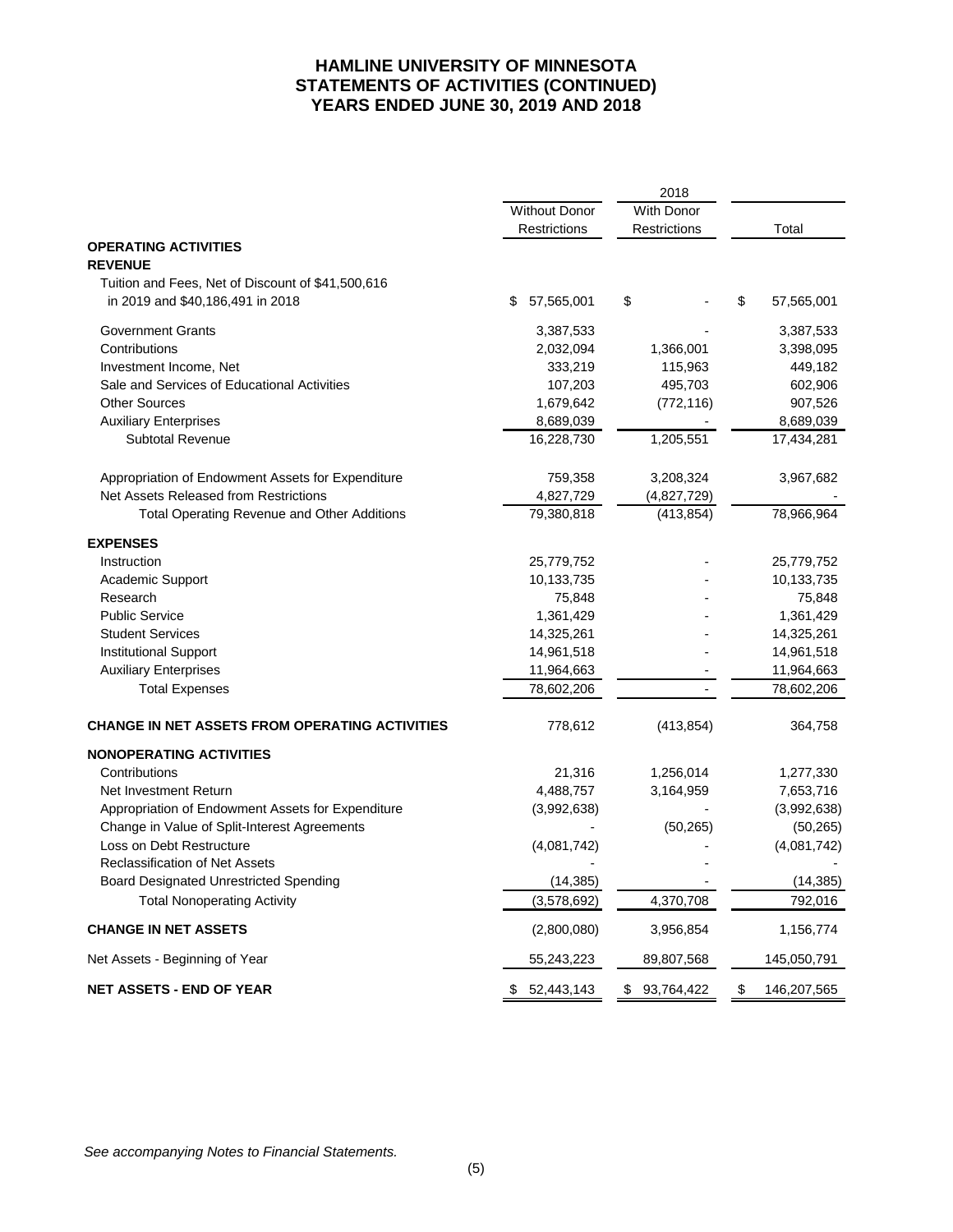### **HAMLINE UNIVERSITY OF MINNESOTA STATEMENTS OF CASH FLOWS YEARS ENDED JUNE 30, 2019 AND 2018**

|                                                                              |                | 2019           |                           | 2018           |
|------------------------------------------------------------------------------|----------------|----------------|---------------------------|----------------|
| <b>CASH FLOWS FROM OPERATING ACTIVITIES</b>                                  |                |                |                           |                |
| Change in Net Assets                                                         | \$             | 11,882,868     | \$                        | 1,156,774      |
| Adjustments to Reconcile Change in Net Assets to                             |                |                |                           |                |
| Net Cash Provided by Operating Activities:                                   |                |                |                           |                |
| Depreciation and Loss on Disposal of Assets                                  |                | 6,279,992      |                           | 6,164,773      |
| Net Realized and Unrealized Gain on Investments                              |                | (2,378,099)    |                           | (6,330,512)    |
| Contributions Restricted for Long-Term Investment                            |                | (2,510,039)    |                           | (1, 238, 318)  |
| Adjustment of Actuarial Liability for Annuities Payable                      |                | 198,426        |                           | 142,947        |
| Change in Value of Beneficial Interest in Trusts                             |                | 119,532        |                           | 121,582        |
| (Increase) Decrease in Assets:                                               |                |                |                           |                |
| <b>Accounts Receivable</b>                                                   |                | (769, 711)     |                           | 404,599        |
| Prepaid Expenses and Other Assets                                            |                | (616, 251)     |                           | (117, 352)     |
| <b>Contributions Receivable</b>                                              |                | (9,548,492)    |                           | 127,846        |
| <b>Student Loans Receivable</b>                                              |                | 1,125,792      |                           | 523,930        |
| Increase (Decrease) in Liabilities:                                          |                |                |                           |                |
| Accounts Payable and Accrued Expenses                                        |                | (679, 306)     |                           | (450, 733)     |
| Deposits and Deferred Revenue                                                |                | (217, 389)     |                           | (445,936)      |
| Net Cash Provided by Operating Activities                                    |                | 2,887,323      |                           | 59,600         |
| <b>CASH FLOWS FROM INVESTING ACTIVITIES</b>                                  |                |                |                           |                |
| Acquisitions of Property, Plant, and Equipment                               |                | (3,271,926)    |                           | (10, 201, 154) |
| Purchases of Investments                                                     |                | (20, 544, 843) |                           | (13, 778, 883) |
| Proceeds from Sale of Investments                                            |                | 20,234,151     |                           | 15,510,426     |
| Net Cash Used by Investing Activities                                        |                | (3,582,618)    |                           | (8,469,611)    |
| <b>CASH FLOWS FROM FINANCING ACTIVITIES</b>                                  |                |                |                           |                |
| Issuance of Long-Term Debt                                                   |                |                |                           | 9,198,806      |
| Proceeds from Contributions Restricted for Long-Term Investment              |                | 2,510,039      |                           | 1,096,491      |
| <b>Grants Refundable to Government</b>                                       |                | 155,148        |                           | (1,091,173)    |
| Payments on Long-Term Debt                                                   |                | (1,913,793)    |                           | (2, 146, 754)  |
| Payments on Annuities Payable                                                |                | (215,064)      |                           | (214, 264)     |
| Net Cash Provided by Financing Activities                                    |                | 536,330        |                           | 6,843,106      |
| <b>NET DECREASE IN CASH AND CASH EQUIVALENTS</b>                             |                | (158, 965)     |                           | (1,566,905)    |
| Cash and Cash Equivalents - Beginning of Year                                |                | 4,824,539      |                           | 6,391,444      |
| <b>CASH AND CASH EQUIVALENTS - END OF YEAR</b>                               | $\frac{1}{2}$  | 4,665,574      | $\boldsymbol{\mathsf{S}}$ | 4,824,539      |
| <b>RECONCILIATION OF CASH AND CASH EQUIVALENTS</b>                           |                |                |                           |                |
| Cash and Cash Equivalents                                                    | \$             | 1,990,019      | \$                        | 1,338,967      |
| <b>Restricted Cash</b>                                                       |                | 2,675,555      |                           | 3,485,572      |
| Cash and Cash Equivalents - End of Year                                      | \$             | 4,665,574      | $\frac{1}{2}$             | 4,824,539      |
|                                                                              |                |                |                           |                |
| SUPPLEMENTAL CASH FLOW INFORMATION<br>Cash Paid During the Year for Interest |                |                |                           |                |
|                                                                              | $\mathfrak{F}$ | 2,029,621      | $\boldsymbol{\mathsf{S}}$ | 2,023,802      |
| Accrued Expenses Relating to Construction in Process                         | S              |                | \$                        | 644,783        |
| Issuance of Long-Term Debt Related to Debt Refunding                         |                |                |                           |                |
| and Defeasance                                                               |                |                |                           | 34,185,000     |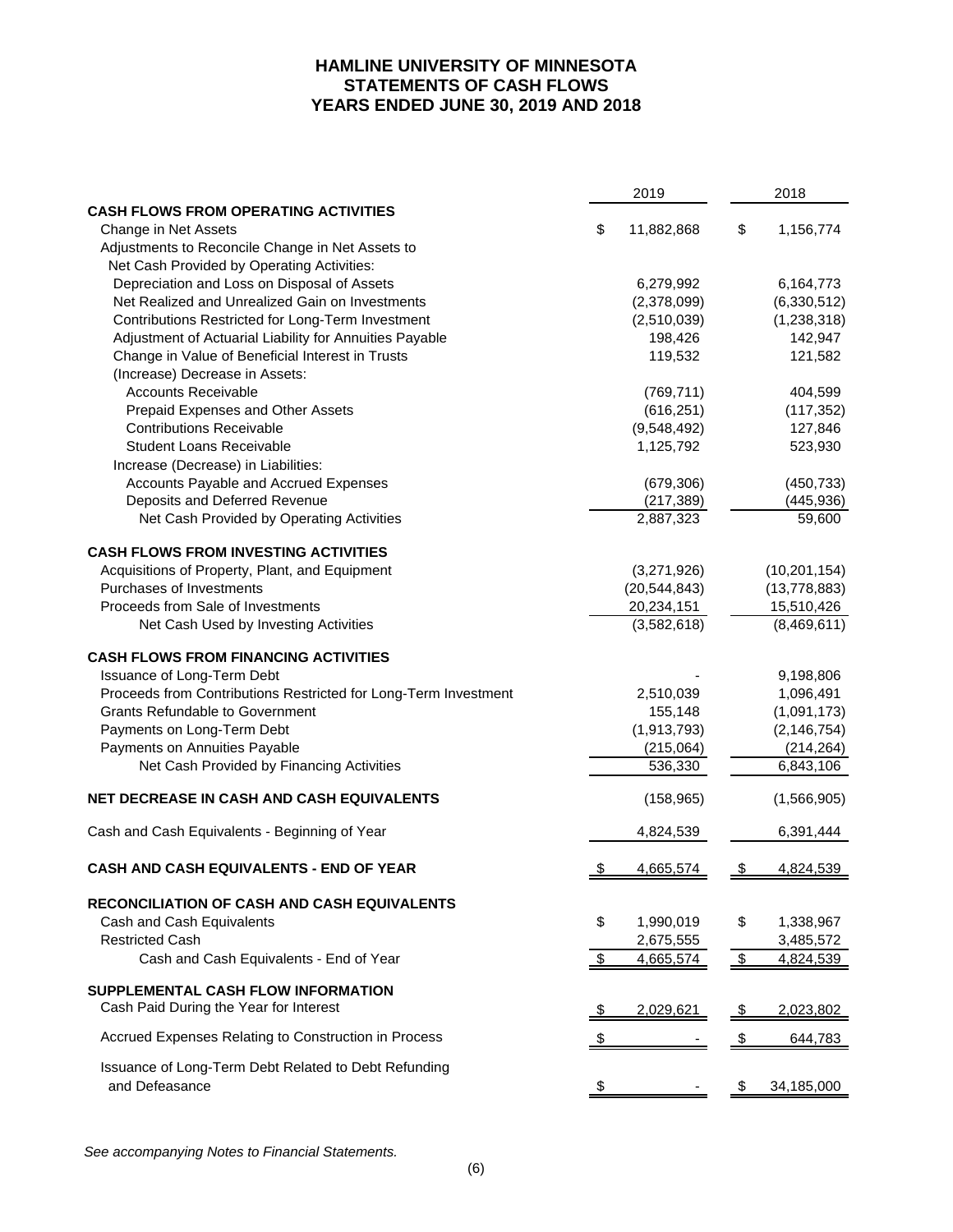### **NOTE 1 SUMMARY OF SIGNIFICANT ACCOUNTING POLICIES**

### **Organization**

Hamline University (University) is a nationally ranked university serving 4,000 students in its three schools: the College of Liberal Arts, School of Education, and School of Business.

The University offers undergraduate, masters, doctorate, and professional degrees, as well as certificate and continuing studies programs. Founded in 1854, Hamline University was the first institution of higher learning in Minnesota.

During the past 165 years, the University has established a national reputation for academic quality, as well as providing students with personal attention and exceptional experiences. It is one of only 286 Phi Beta Kappa institutions in the United States. In the Best Regional Universities category, *U.S. News and World Report* ranks Hamline one of the top-ranked Minnesota universities for the past 18 consecutive years. Hamline is ranked first in Minnesota and 26th in the nation by *Washington Monthly's* College Rankings of serviceoriented schools. The Princeton Review named Hamline among the 2018 Best Colleges: Region by Region. Forbes.com ranks Hamline University among the nation's Best Colleges and Universities with success of the graduates and quality of education as the biggest factors in the rankings.

Hamline is recognized as a diverse, learning-centered university that is rooted in a tradition of liberal education; dynamic, and actively inclusive; locally engaged and globally connected; and invested in the personal and professional growth of its employees and students. The University has a strong tradition of excellence in teaching, research, and scholarship. Among its longstanding values are commitments to rigorous academics; creation, dissemination, and practical application of knowledge; multicultural competencies; the development and education of the whole person; and an ethic of social justice and civic responsibility.

Located in the vibrant Twin Cities of Saint Paul and Minneapolis, Minnesota, Hamline is affiliated with the United Methodist Church. Its main campus in St. Paul is known for its central location, historic buildings, and beautiful gardens.

### **Basis of Presentation**

The accompanying financial statements of the University have been prepared on an accrual basis in accordance with accounting principles generally accepted in the United States of America.

Net assets and revenue, expenses, gains, and losses are classified based on the existence or absence of donor-imposed restrictions. Net assets of the University and changes therein are classified as follows:

Net Assets Without Donor Restriction - Net assets that are not subject to donor-imposed restrictions. Net assets may be designated for specific purposes by action of the board of trustees.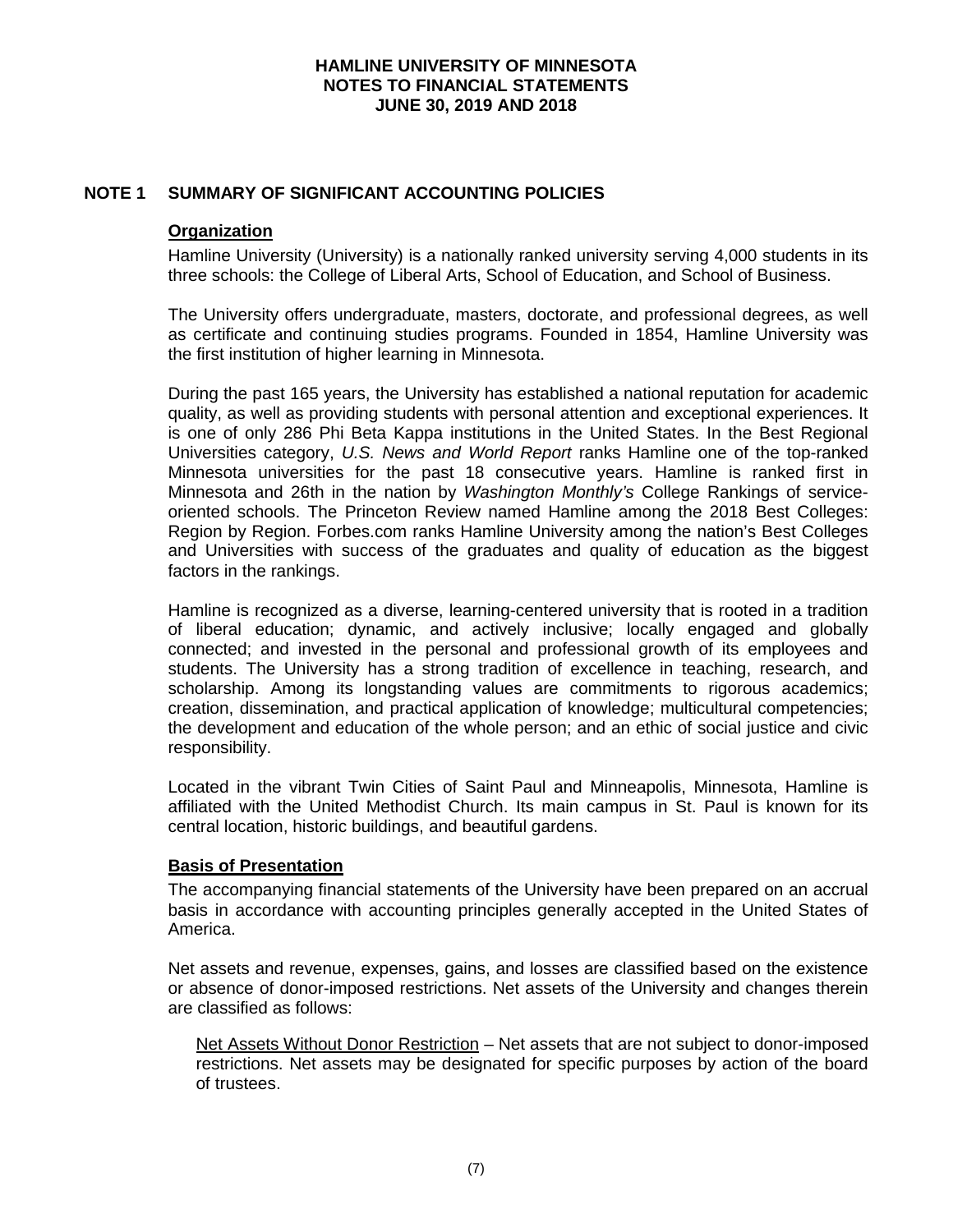### **NOTE 1 SUMMARY OF SIGNIFICANT ACCOUNTING POLICIES (CONTINUED)**

### **Basis of Presentation (Continued)**

Net Assets With Donor Restrictions - Net assets whose use by the University is subject to donor-imposed restrictions that can be fulfilled by actions of the University pursuant to those restrictions or that expire by the passage of time. Net assets may be subject to donor-imposed restrictions that they be maintained permanently by the University, but permit the University to use or expend part or all of the income derived from the donated assets for either specified or unspecified purposes.

Revenues are reported as increases in net assets without donor restrictions unless use of the related assets is limited by donor-imposed restrictions. Net assets with donor restrictions which are met in the current period are reclassified to net assets without donor restriction and reported as net assets released from restrictions. Expenses are reported as decreases in net assets without donor restriction.

Contributions, including unconditional promises to give, are recognized as revenue in the period received. Conditional promises to give are not recognized until the conditions on which they depend are substantially met. Contributions of assets other than cash are recorded at their estimated fair value. Contributions to be received after one year are discounted at an appropriate discount rate commensurate with the risks involved. Amortization of discounts is recorded as additional contribution revenue in accordance with donor-imposed restrictions, if any, on the contributions. An allowance for uncollectible contributions receivable is provided based upon management's judgment, including such factors as prior collection history, type of contribution, and nature of fund-raising activity.

### **Cash and Cash Equivalents**

Cash and cash equivalents include interest-bearing money market accounts and short-term investments with an original maturity of less than three months except those held for investment purposes.

#### **Restricted Cash**

The provisions of the University's long-term financing agreements require it to maintain a certain amount of its cash and cash equivalents in reserve funds, which are subject to restrictions on the disbursement of such funds. Accordingly, such amounts are reported separately from cash and cash equivalents in the statements of financial position. Restricted cash also consists of cash and cash equivalents from the investments held by the University under split-interest agreements and bond escrow accounts.

#### **Concentrations**

The University maintains its operating cash balances with high credit quality financial institutions. At times, the amounts on deposit may exceed the Federal Deposit Insurance Corporation limit.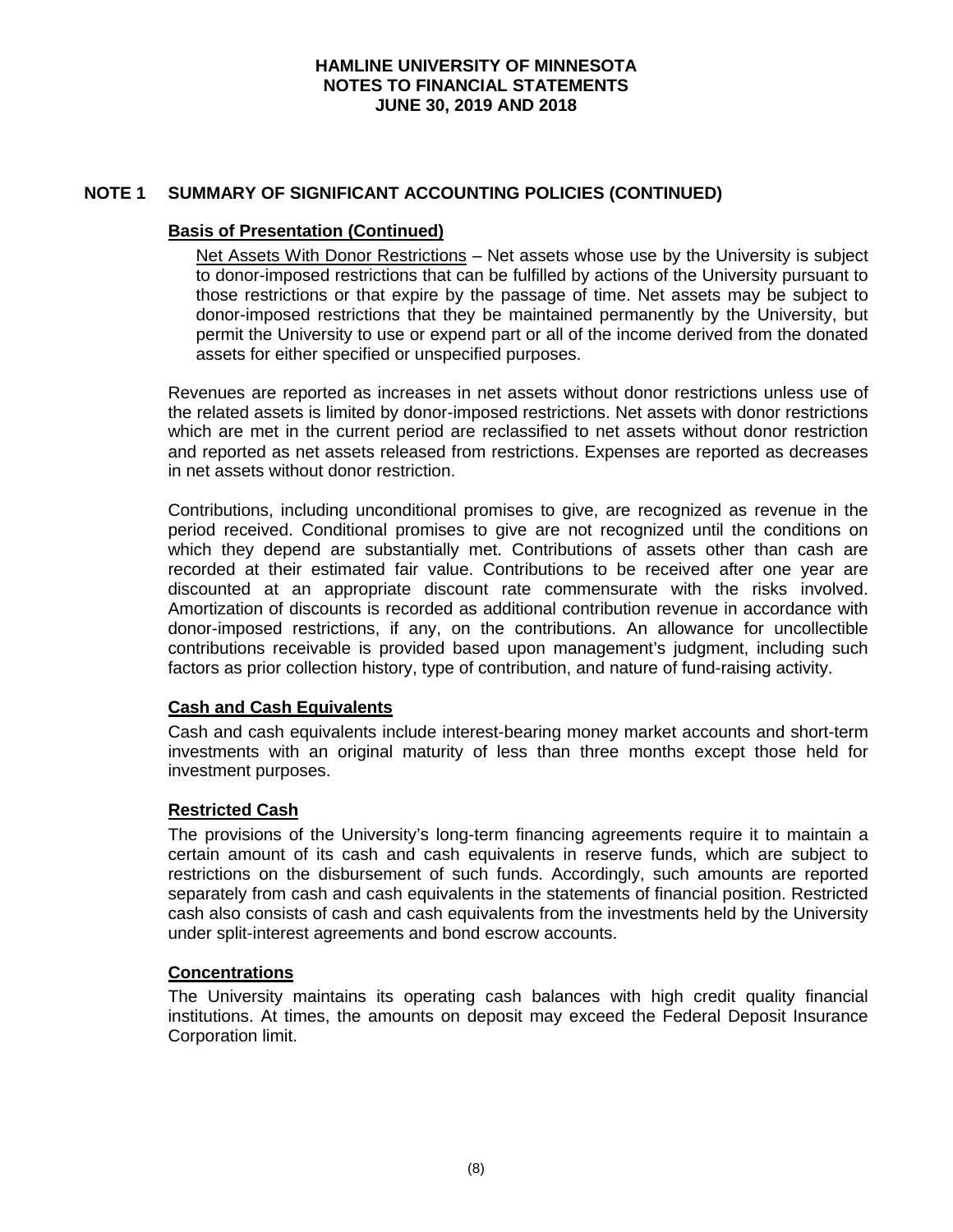### **NOTE 1 SUMMARY OF SIGNIFICANT ACCOUNTING POLICIES (CONTINUED)**

### **Accounts Receivable**

Receivables are stated at net realizable value. The University provides an allowance for bad debts using the allowance method, which is based on management's judgment considering historical information. Accounts past due more than 90 days are individually analyzed for collectability. When all collection efforts have been exhausted and no payments have been received, accounts are individually written off against the related allowance. At June 30, 2019 and 2018, the allowance was \$816,046 and \$926,631, respectively.

### **Prepaid and Other Assets**

Prepaid expenses include payments made on cloud-based software projects that are amortized over the life of the contract once the project is complete. Other expenses include inventories which are carried at the lower of cost or net realizable value using the first-in, first-out (FIFO) method.

### **Contributions Receivable**

Promises to give that are expected to be collected within one year are recorded at their net realizable value. Promises that are expected to be collected in future years are recorded at the present value of the amounts expected to be collected. The discounts on those amounts are computed using an imputed interest rate (between the tax-free one-year treasury bill rate and the incremental borrowing rate) applicable to the year in which the pledge is received. Conditional promises are not included as revenue until such times as the conditions are substantially met.

#### **Investments**

The University invests in a variety of investment vehicles. In general, investments are exposed to various risks, such as interest rate, credit, and overall market volatility risk. Due to the level of risk associated with certain investments, it is reasonably possible that changes in the values of the investments will occur in the near term and that such changes could materially affect the amounts reported in the statements of financial position. Investments in debt securities and marketable securities are carried at fair value, based upon quoted market prices or values provided by external investment managers. Unrealized gains and losses are recognized in the period in which they occur.

#### **Property, Plant, and Equipment**

Property, plant, and equipment are stated at cost at the date of acquisition or at fair value at the date of donation, less accumulated depreciation. If donors stipulate how long the assets must be used, the contributions are recorded as with donor restriction support. In the absence of such stipulation, contributions of property and equipment are recorded as without donor restriction.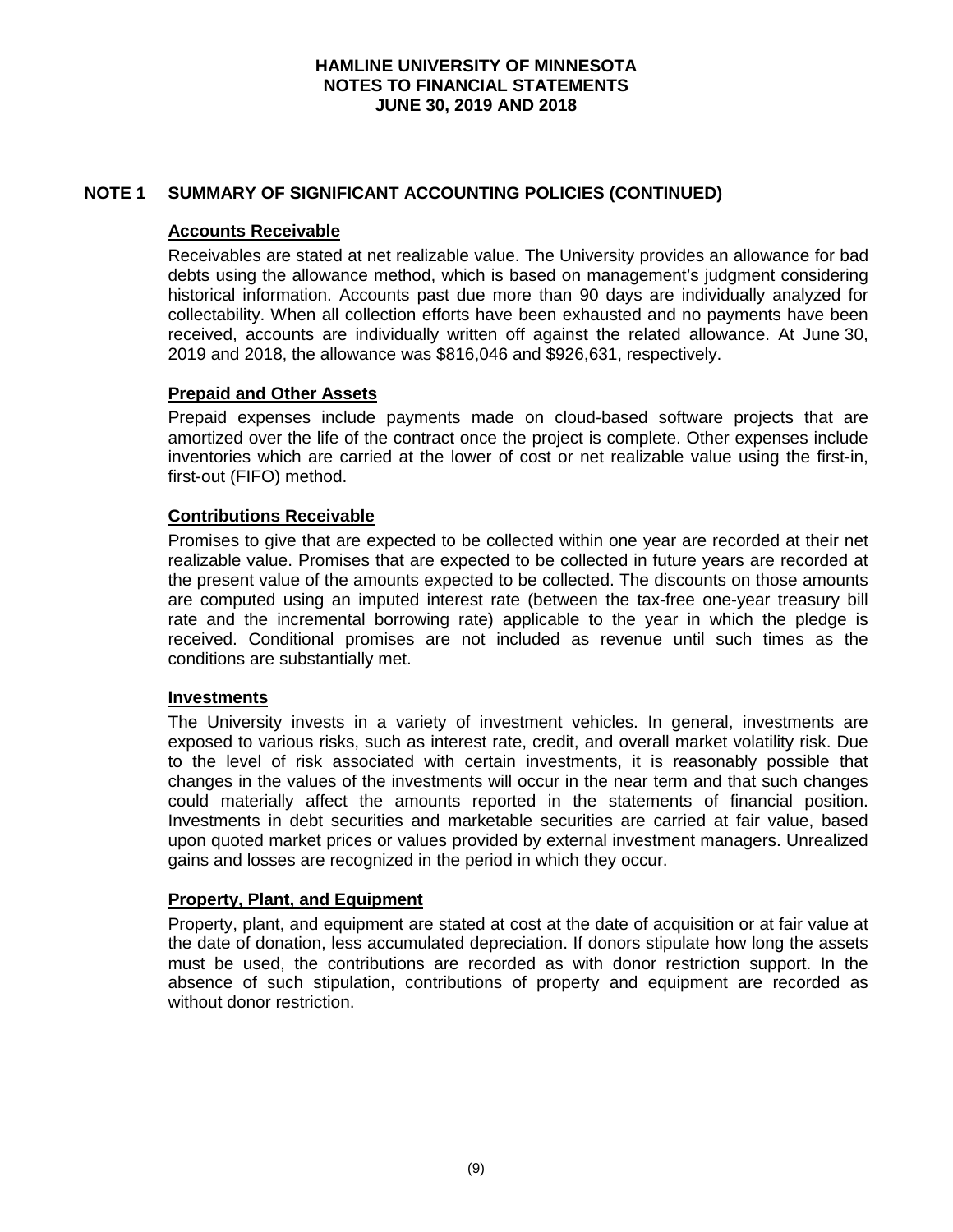### **NOTE 1 SUMMARY OF SIGNIFICANT ACCOUNTING POLICIES (CONTINUED)**

### **Property, Plant, and Equipment (Continued)**

Depreciation is computed monthly on the straight-line method over the estimated useful lives of the assets as follows:

| <b>Buildings</b>             | 20 to 75 Years |
|------------------------------|----------------|
| Land Improvements            | 10 to 20 Years |
| <b>Building Improvements</b> | 20 Years       |
| Equipment                    | 3 to 20 Years  |
| <b>Library Materials</b>     | 15 Years       |

Expenditures for new construction, major renewals and replacements, and equipment over \$2,500 are capitalized.

### **Collections**

The University's collections, which were acquired through purchases and contributions since the University's inception, are not recognized as assets on the balance sheet. Purchases of collection items are recorded as decreases in net assets without donor restriction in the year in which the items are acquired or as donor-restricted net assets if the assets used to purchase the items are restricted by donors. Contributed collection items are not reflected on the financial statements. Proceeds from de-accessions or insurance recoveries are reflected as increases in the appropriate net asset classes.

The University's collections are made up of pottery, prints, musical instruments, and paintings that are held for educational and performance purposes. Each of the items are cataloged, preserved, and cared for, and activities verifying their existence and assessing their condition are performed continuously.

### **Deferred Revenue**

Deferred revenue represents students' tuition, fees, conference revenues, and housing revenues billed or received in advance for the summer term and other University programs.

### **Loans Refundable to Government**

Expenditures under government contracts are subject to review by the granting authority. To the extent, if any, that such a review reduces expenditures allowable under these contracts, the University will record such disallowance at the time the determination is made.

#### **Net Asset Classification**

The University follows the provisions of *Endowments of Not-for-Profit Organizations: Net Asset Classifications of Funds Subject to an Enacted Version of the Uniform Prudent Management of Institutional Funds Act, and Enhanced Disclosures for all Endowment Funds*. This provides guidance on classifying net assets associated with donor-restricted endowment funds held by organizations that are subject to an enacted version of Uniform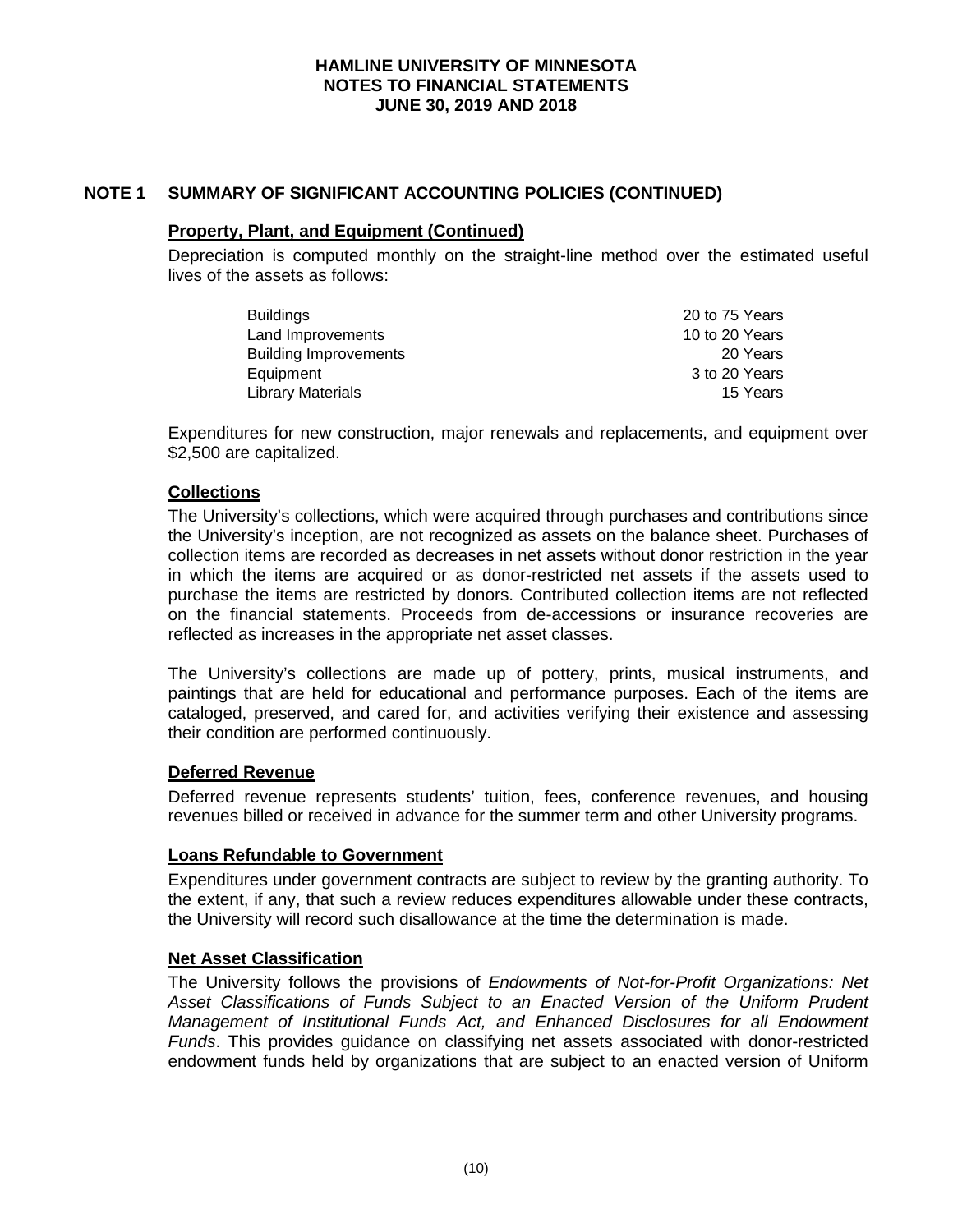### **NOTE 1 SUMMARY OF SIGNIFICANT ACCOUNTING POLICIES (CONTINUED)**

### **Net Asset Classification (Continued)**

Prudent Management of Institutional Funds Act (UPMIFA). A key component of the guidance is a requirement to classify the portion of a donor-restricted endowment fund that is not classified as net assets with donor restriction invested in perpetuity as net assets with donor restriction invested for a purpose until appropriated for expenditure. Another key component is a requirement for expanded disclosures about all endowment funds whether or not the organization is subject to UPMIFA.

The University's endowment consists of over 400 individual funds established for a variety of purposes including scholarships and program support. The endowment includes both donorrestricted endowment funds and funds designated by the board of trustees to function as endowments. Net assets associated with endowment funds, including funds designated by the board of trustees to function as endowments are classified and reported based on the existence or absence of donor-imposed restrictions.

The board of trustees has interpreted UPMIFA as requiring the preservation of the fair value of the original gift as of the gift date of the donor-restricted endowment funds absent explicit donor stipulations to the contrary. As a result of this interpretation, the University classifies as net assets with donor restrictions invested in perpetuity (a) the original value of gifts donated to the perpetual endowment, (b) the original value of subsequent gifts to the perpetual endowment, and (c) accumulations to the perpetual endowment made in accordance with the direction of the applicable donor gift instrument at the time the accumulation is added to the fund. The remaining portion of the donor-restricted endowment fund that is not classified in net assets with donor restriction invested in perpetuity as net assets with donor restriction invested for a purpose until those amounts are appropriated for expenditure by the University in a manner consistent with the standard of prudence prescribed by UPMIFA. In accordance with UPMIFA, the University considers the following factors in making a determination to appropriate or accumulate donor-restricted funds:

- (1) The duration and preservation of the fund
- (2) The purposes of the University and the donor-restricted fund
- (3) General economic conditions
- (4) The possible effects of inflation and deflation
- (5) The expected total return from income and the appreciation of investments
- (6) Other resources of the University
- (7) The investment policies of the University

### **Revenue from Academic Programs**

For both the campus and online programs, tuition and fee revenue is recognized in the fiscal year in which the academic programs are delivered. Institutional scholarships awarded to students reduce the amount of revenue recognized. In addition, students who officially withdraw before the 10th day of the term will not be responsible for any tuition charges. After that date, the student receives a partial refund in accordance with the University's refund policy. Refunds issued reduce the amount of revenue recognized. The University offers various fall, spring, winter, and summer sessions that vary in length based on program. Payments for services are due the first day of classes for each respective semester or term.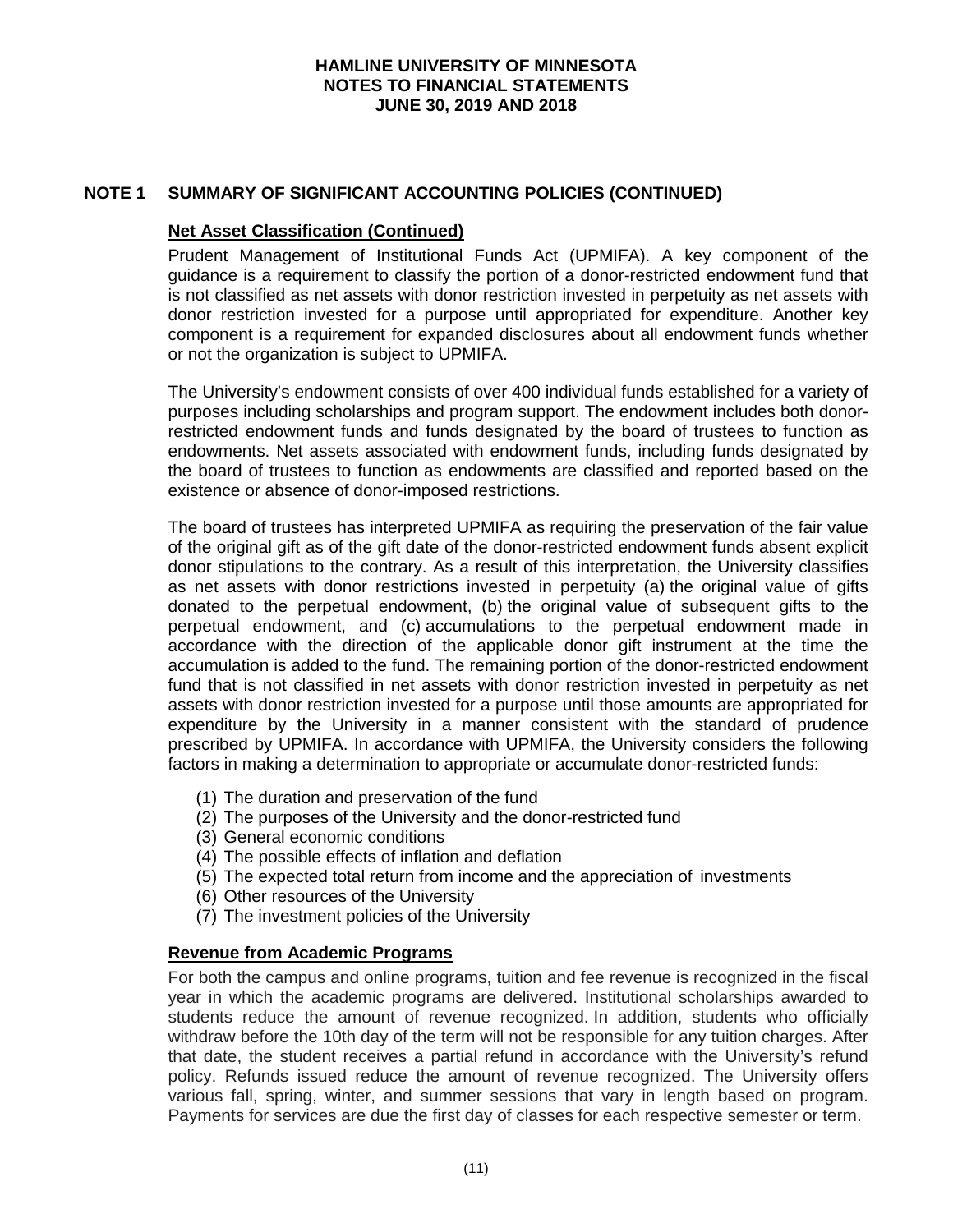### **NOTE 1 SUMMARY OF SIGNIFICANT ACCOUNTING POLICIES (CONTINUED)**

### **Revenue from Academic Programs (Continued)**

The University also provides services, such as housing and food services. Revenue from these services is recognized in the fiscal year in which the goods and services are provided. Students that withdraw from the University before the  $10<sup>th</sup>$  day of the term may receive a partial refund in accordance with the University's refund policy. Refunds issued reduce the amount of revenue recognized.

### **Deferred Revenue**

Deferred revenue represents payments received prior to the start of the academic term. The following table depicts activities for deferred revenue related to tuition, fees, and auxiliary services:

|                               | Balance at<br>June 30, 2018 |           | Revenue<br>Recognized<br>included in<br>June 30, 2019<br>balance |           | Cash Received<br>in Advance of<br>Performance |           | Balance at<br>June 30, 2019 |  |
|-------------------------------|-----------------------------|-----------|------------------------------------------------------------------|-----------|-----------------------------------------------|-----------|-----------------------------|--|
| Deposits                      | \$                          | 332,348   | \$                                                               | 2,413,926 | \$                                            | 2,396,915 | \$<br>315,337               |  |
| Deferred Programs Revenue     |                             | 325,258   |                                                                  | 74,341    |                                               | 5,139     | 256,056                     |  |
| Deferred Summer Revenue       |                             | 2,123,465 |                                                                  | 2,325,196 |                                               | 2,237,157 | 2,035,426                   |  |
| Deferred Study Abroad Program |                             | (128,423) |                                                                  | 381,318   |                                               | 339,210   | (170,531)                   |  |
| <b>Total Deferred Revenue</b> |                             | 2,652,648 |                                                                  | 5,194,781 |                                               | 4,978,421 | 2,436,288                   |  |

The balance of deferred revenue at June 30, 2019 less any refunds will be recognized as revenue over the academic term as services are rendered. The University applies the practical expedient in paragraph 606-10-50-14 and does not disclose information about remaining performance obligations that have original expected durations of one year or less.

### **Fair Value Measurement**

The University follows the provisions of *Fair Value Measurements*, which defines fair value as the price that would be received to sell an asset or paid to transfer a liability in an orderly transaction between market participants at the measurement date and establishes a framework for measuring fair value. *Fair Value Measurements* established a three-level hierarchy for fair value measurements based upon the transparency of inputs to the valuation of the asset or liability as of the measurement date. *Fair Value Measurements* expanded disclosures about instruments measured at fair value. *Fair Value Measurements* applied to other accounting pronouncements that require or permit fair value measurements and, accordingly, *Fair Value Measurements* does not require any new fair value measurements.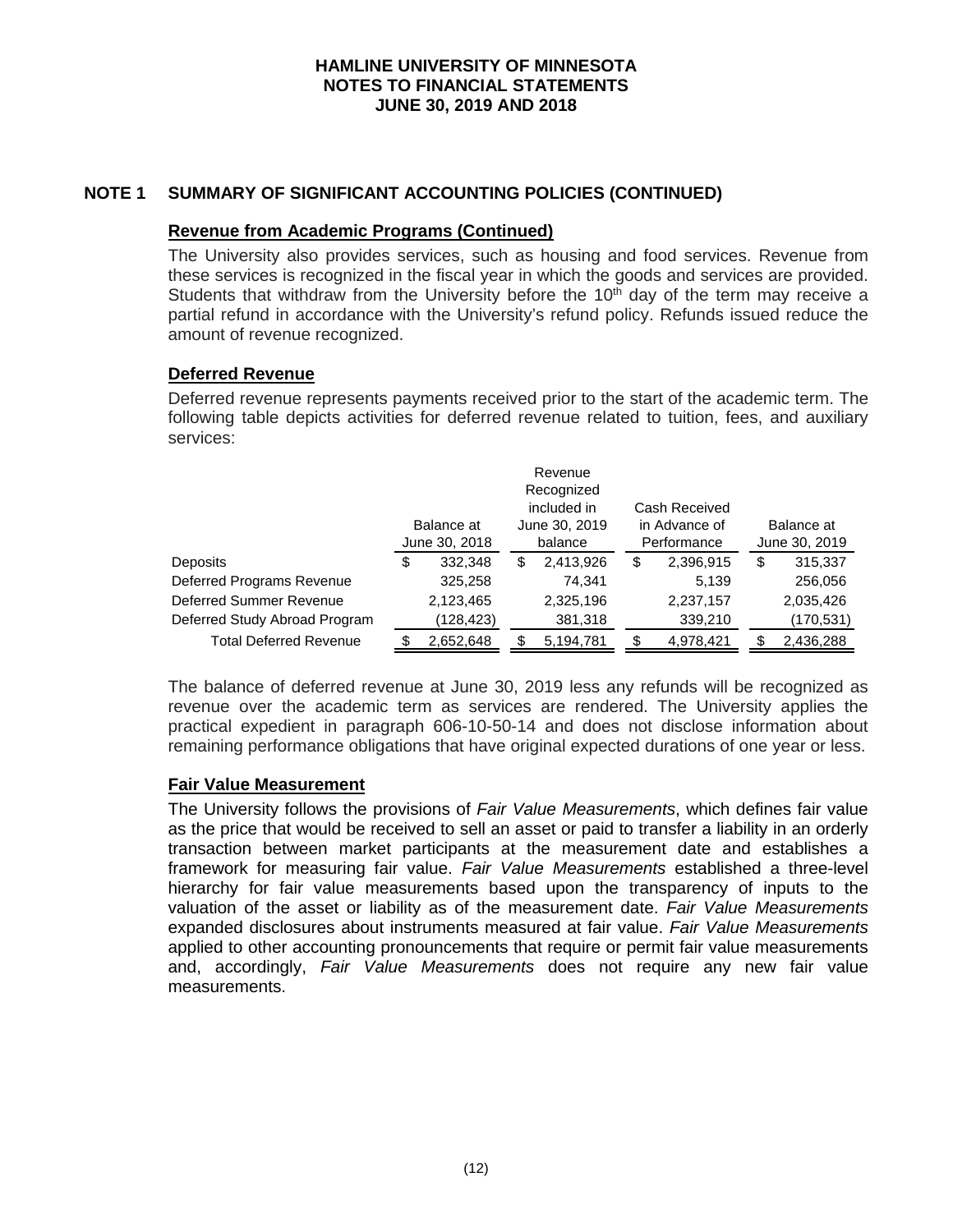### **NOTE 1 SUMMARY OF SIGNIFICANT ACCOUNTING POLICIES (CONTINUED)**

#### **Fair Value Measurement (Continued)**

As noted above, *Fair Value Measurements* establishes a three-level valuation hierarchy for disclosure of fair value measurements. The valuation hierarchy is based upon the transparency of inputs to the valuation of an asset or liability as of the measurement date. The three levels are defined as follows:

*Level 1* – Inputs are quoted prices (unadjusted) in active markets for identical assets or liabilities.

*Level 2* – Inputs other than quoted prices included in Level 1 that are observable for the asset or liability, either directly or indirectly. This includes quoted prices or similar assets or liabilities in active markets, quoted prices for identical or similar assets or liabilities in markets that are not active, inputs other than quoted prices that are observable for the asset or liability, or inputs that are derived principally from or corroborated by observable market data.

*Level 3* – Inputs are unobservable for the asset or liability. Unobservable inputs reflect the reporting entity's own assumptions about the assumptions that market participants would use in pricing the asset or liability developed based on the best information available in the circumstances.

A financial instrument's categorization within the valuation hierarchy is based upon the lowest level of input that is significant to the fair value measurement.

### **Advertising Expense**

Advertising expenses are expensed as incurred. Advertising expense for the years ended June 30, 2019 and 2018 was \$1,305,474 and \$948,376, respectively.

#### **Federal Income Taxes**

The Internal Revenue Service has determined that the University is exempt from federal income taxes under Section 501(c)(3) of the Internal Revenue Code. It is also exempt from state income tax. However, any unrelated business income may be subject to taxation.

The University has adopted the accounting standard relating to Accounting for Uncertainty in Income Taxes. This standard clarifies the accounting for uncertainty in income taxes recognized in an entity's financial statements and prescribes a recognition threshold for the financial statement recognition of tax positions taken or expected to be taken on a tax return that are not certain to be realized. The implementation of this standard had no impact on the University's financial statements.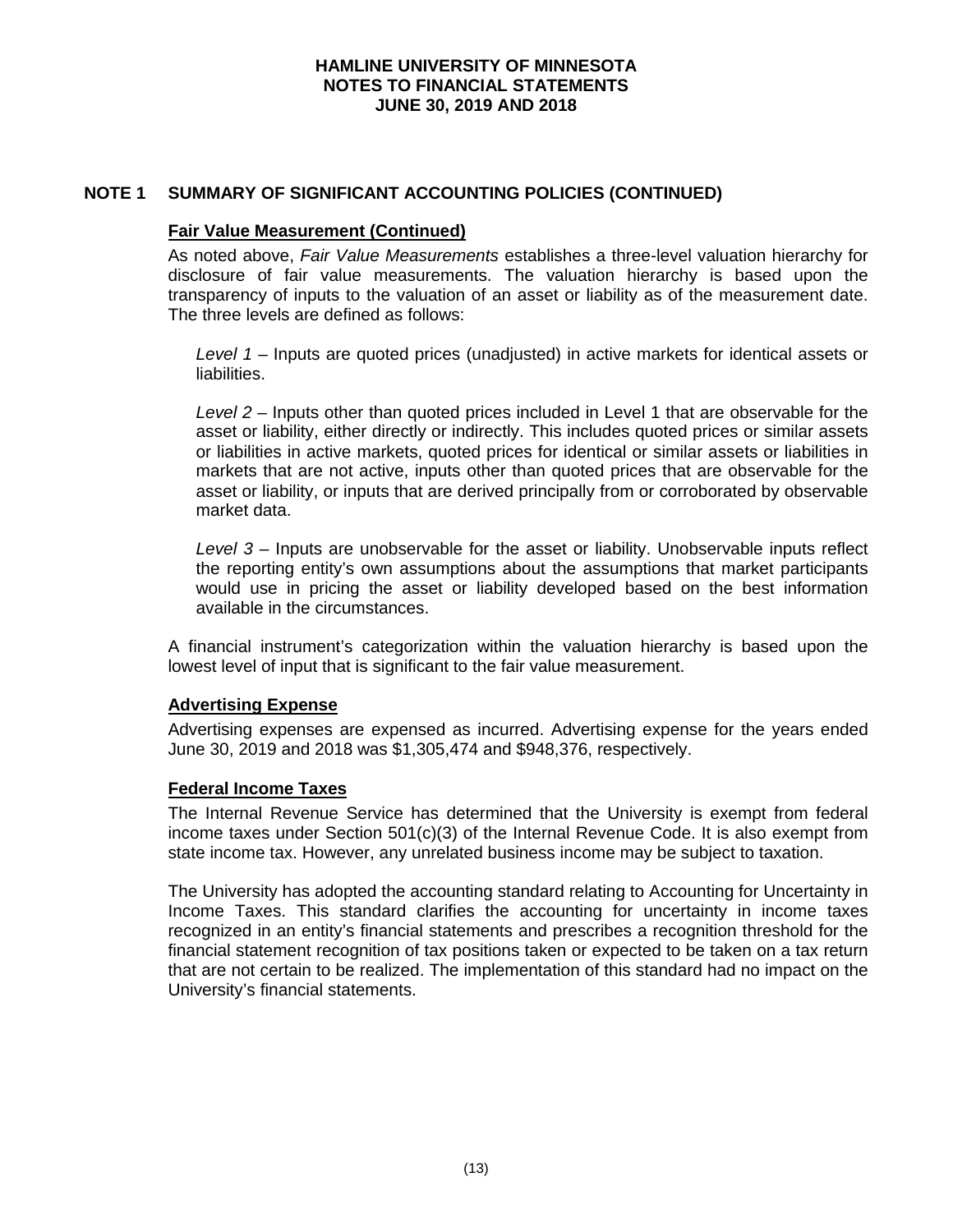### **NOTE 1 SUMMARY OF SIGNIFICANT ACCOUNTING POLICIES (CONTINUED)**

#### **Use of Estimates**

The preparation of financial statements in conformity with accounting principles generally accepted in the United States of America requires management to make estimates and assumptions that affect the reported amounts of assets and liabilities, the disclosure of contingent assets and liabilities at the date of the financial statements, and the reported amounts of revenue and expenses during the reporting period. Actual results could differ from these estimates.

### **Measure of Operations**

The University's change in net assets from operating activities includes all operating revenue and expense that are an integral part of its programs and supporting activities including net asset released from donor restrictions to support operating expenditures, as well as investment returns allocated by the board of trustees to support operations as established by the endowment spending policy.

The measure of operations includes support for operating activities without donor restriction and with donor restrictions that are not long-term in nature.

The measure of operations excludes support for nonoperating activities including investment returns in excess of amounts allocated to support current operations, changes in the market value of trusts held by others and other changes in split-interest agreements, and private gifts restricted for long-term investment and capital projects.

### **Changes in Nonoperating Net Assets**

Certain items are listed below the Change in Operating Net Assets after Transfers and before the Change in Net Assets. These items have been deemed nonoperating or unusual transactions and thus are not considered part of the change in operating net assets. The transactions include the endowment income, the distribution from the endowment, expenses from designated funds, and other nonrecurring transactions.

### **Change in Accounting Principle**

The University has adopted the accounting guidance in Financial Accounting Standards Board (FASB) Accounting Standards Update (ASU) 2016-04, *Not-for-Profit Entities (Topic 958): Presentation of Financial Statements of Not-for-Profit Entities in 2019*. These changes were applied retroactively to ensure comparability with the prior year with the exception of the liquidity footnote. The update changes presentation and disclosure requirement of nonprofit entities to provide more relevant information about their resources (and the changes to those resources) to donors, granters, creditors, and other users. These include qualitative and quantitative requirements in the following areas: net asset classes, investment return, expenses, and liquidity. It was the University's policy to imply a time restriction over contributions restricted for long-lived assets. The University had previously reported these contributions as temporarily restricted and implied a time restriction over the useful life of the related asset. This accounting is no longer permitted under ASU 2016-04.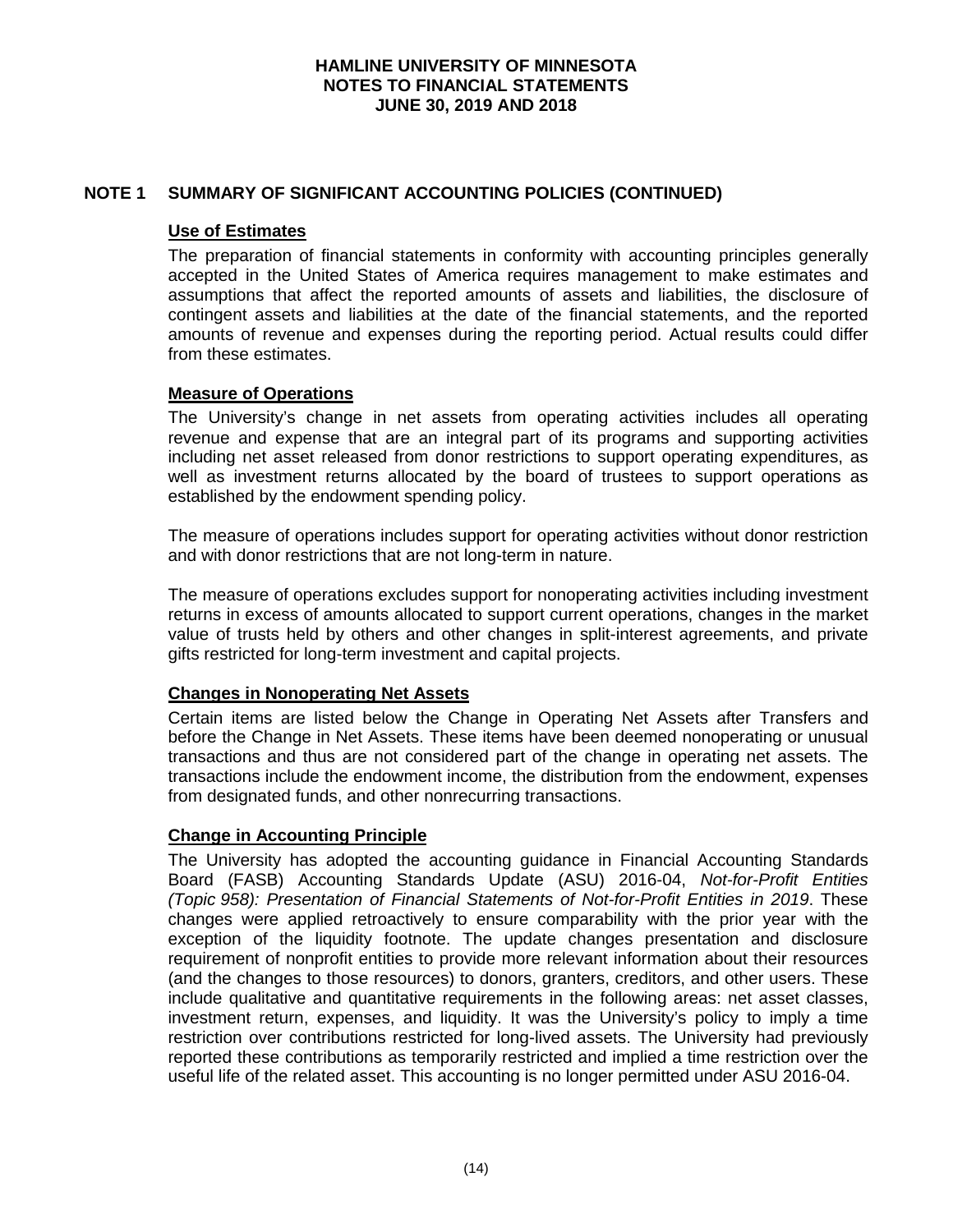#### **NOTE 1 SUMMARY OF SIGNIFICANT ACCOUNTING POLICIES (CONTINUED)**

#### **Change in Accounting Principle (Continued)**

The ASU has been applied retrospectively to all periods presented which increased net assets without donor restrictions by \$14,657,775 and decreased net assets with donor restrictions by \$14,657,775 as of July 1, 2017, resulting from the reclassification of net assets restricted by long-lived assets. Total net assets did not change at June 30, 2018.

The University has adopted the accounting guidance in Financial Accounting Standards Board (FASB) Accounting Standards Update (ASU) 2014-09, *Revenue from Contracts with Customers, as amended* in 2019. ASU 2014-09 applies to exchange transactions with customers that are bound by contracts or similar arrangements and establishes a performance obligation approach to revenue recognition. There was no material impact to the financial statements as a result of adoption.

The University adopted the Financial Accounting Standards Board (FASB) Accounting Standards Update (ASU) 2018-08, *Not-For-Profit Entities (Topic 958): Clarifying the Scope and Accounting Guidance for Contributions Received and Contributions Made.* There was no material impact to the financial statements as a result of adoption.

#### **NOTE 2 CONTRIBUTIONS RECEIVABLE**

For the year ended June 30, 2019 contributions receivable included one receivable from a matured bequest that represented 77% of the receivable balance. For the year ended June 30, 2018, contributions receivable included one significant pledge that represented 41% of the receivable balance. Contributions receivable are summarized as follows at June 30:

|                                                     | 2019 |            |   | 2018      |
|-----------------------------------------------------|------|------------|---|-----------|
| Unconditional Promises Expected to be Collected in: |      |            |   |           |
| Less Than One Year                                  | S    | 9,069,152  | S | 208,945   |
| One to Five Years                                   |      | 1,205,480  |   | 927,021   |
| More than Five Years                                |      | 487,500    |   | 60,000    |
| <b>Total Contributions</b>                          |      | 10,762,132 |   | 1,195,966 |
| Allowance                                           |      |            |   |           |
| Discount (1.71% and 2.63% for                       |      |            |   |           |
| 2019 and 2018, Respectively)                        |      | (87,570)   |   | (69, 896) |
| Total Contributions, Net of Discount and Allowance  |      | 10,674,562 |   | 1,126,070 |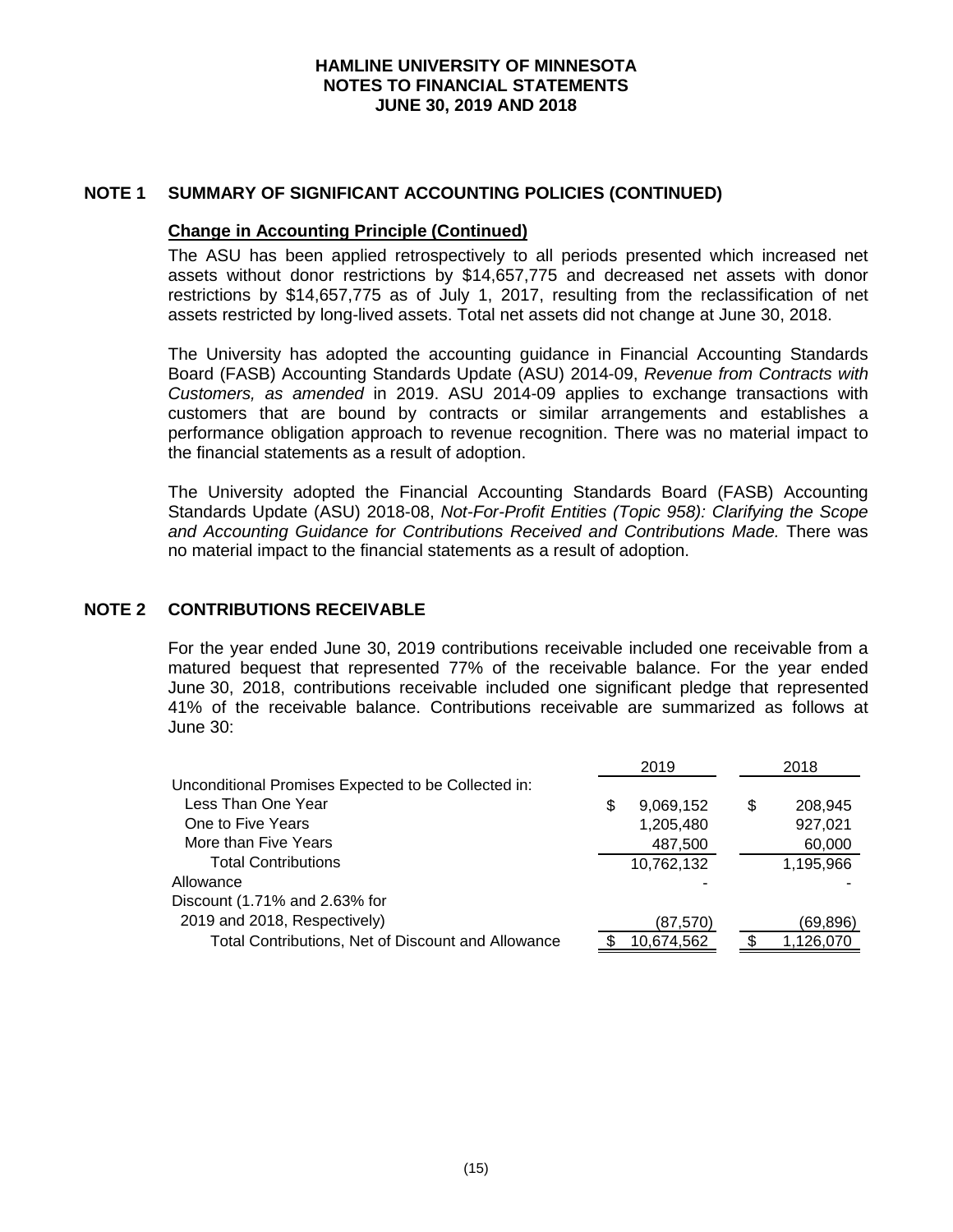### **NOTE 3 STUDENT LOANS RECEIVABLE**

The University issues uncollateralized loans to students based on financial need. Student loans are funded through Perkins loan programs or institutional resources. Perkins loans are assignable to the federal government when proper due diligence procedures are performed. At June 30, 2019 and 2018, student loans represented 2.0% and 2.7% of total assets, respectively.

At June 30, student loans consisted of the following:

|                                    | 2019      |  | 2018      |
|------------------------------------|-----------|--|-----------|
| <b>Federal Government Programs</b> | 4.495.808 |  | 5.629.100 |
| Institutional Programs             | 8.000     |  | 500       |
| Student Loan Receivable, Net       | 4,503,808 |  | 5,629,600 |

Funds advanced by the federal government of \$4,503,808 and \$5,629,600 at June 30, 2019 and 2018, respectively, are ultimately refundable to the government and are classified as liabilities in the balance sheet. During 2018 and 2017, the University returned excess cash on hand to the federal government and returned a proportional University-contributed amount to the University's operational cash accounts.

At June 30, 2019 and 2018, the following amounts were past due under student loan programs:

|          |          | 1-60 Days<br>60-90 Days |          |        |          | 90+ Days    | Total       |
|----------|----------|-------------------------|----------|--------|----------|-------------|-------------|
| June 30, | Past Due |                         | Past Due |        | Past Due |             | Past Due    |
| 2019     |          | 149.110                 |          | 35.896 |          | \$1.129.103 | \$1.314.109 |
| 2018     |          | 127.796                 |          | 47.601 |          | 1.343.526   | 1.518.923   |

### **NOTE 4 INVESTMENTS**

Investments as defined by asset allocation category at June 30 consist of the following:

|                                              | <b>Fair Value</b> |            |   |            |  |
|----------------------------------------------|-------------------|------------|---|------------|--|
|                                              |                   | 2019       |   | 2018       |  |
| Equities:                                    |                   |            |   |            |  |
| Domestic                                     | \$                | 50,961,000 | S | 48,052,179 |  |
| International                                |                   | 19,826,237 |   | 20,176,234 |  |
| <b>Subtotal Equities</b>                     |                   | 70,787,237 |   | 68,228,413 |  |
|                                              |                   |            |   |            |  |
| Multi-Faceted bonds                          |                   | 22,471,275 |   | 21,211,268 |  |
| Private Equity, Hedge Funds, and Real Assets |                   | 3,907,511  |   | 4,504,178  |  |
| Cash and Short-Term Investments              |                   | 446,888    |   | 608,976    |  |
| Other                                        |                   | 175,517    |   | 546,803    |  |
| Total Investments                            |                   | 97,788,428 |   | 95,099,638 |  |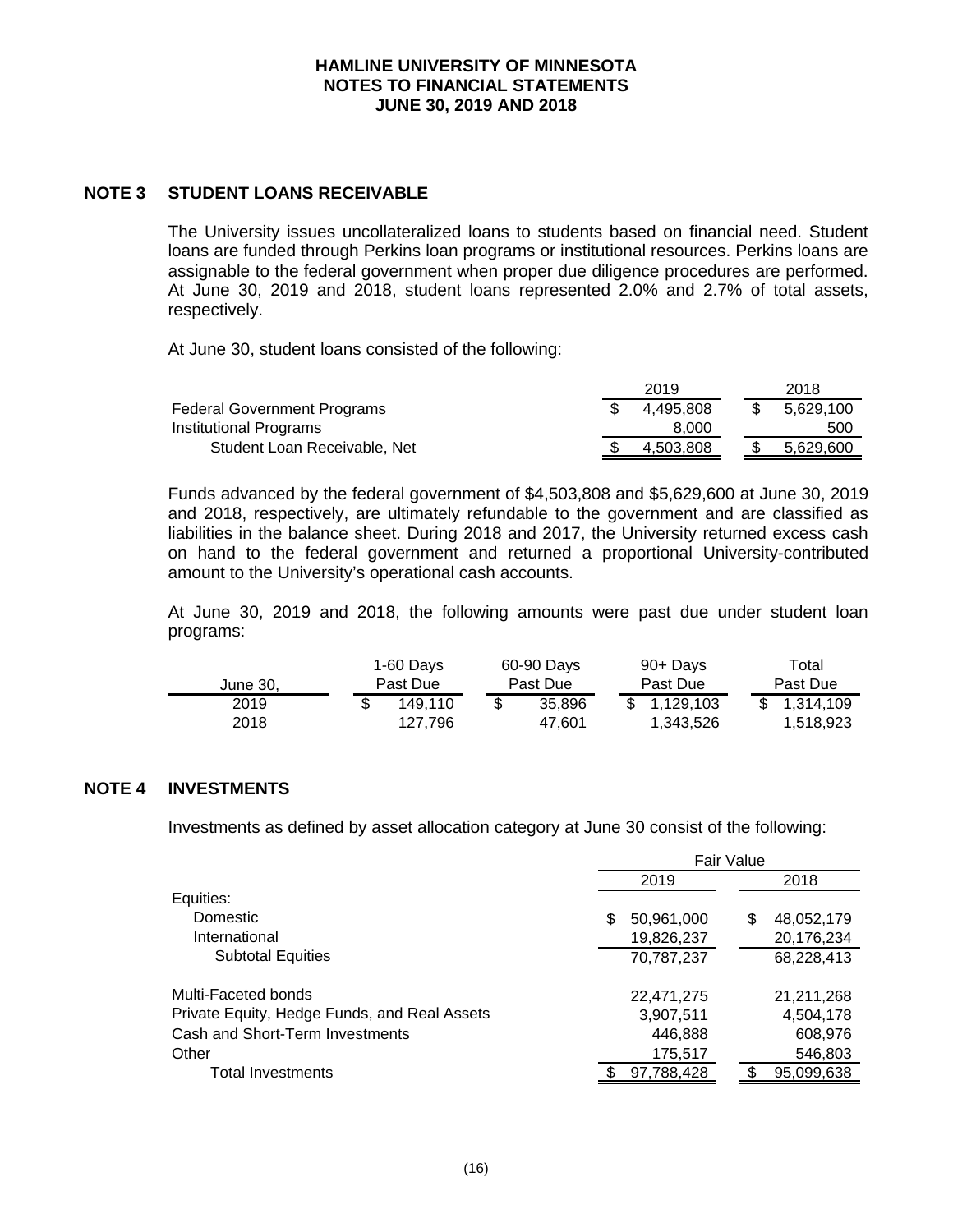### **NOTE 4 INVESTMENTS (CONTINUED)**

Investments in debt securities and marketable securities are carried at fair value, based upon quoted market prices or values provided by external investment managers. Unrealized gains and losses are recognized in the period in which they occur.

As noted above, within the portfolio certain investments are invested in funds for which value is not determinable on a daily basis and are held by private companies. These are commonly referred to as Alternative investments. These include Hedge Funds, Private Equity Funds, Real Estate Funds, Venture Capital Funds, Commodity Funds, Offshore Fund Vehicles, Fund of Funds, and Bank Collective Common Trusts. Alternative Investments may be structured through Limited Partnerships, Limited Liability Corporations, Trusts, or Corporations. The estimated fair values of Alternative Investments may differ significantly from the values that would have been used had a ready market existed for these investments, and these differences could be material.

The Alternative Investments within the University's portfolio consist of the following at June 30:

|                                      | Fair Value |  |  |           |  |  |
|--------------------------------------|------------|--|--|-----------|--|--|
|                                      | 2019       |  |  | 2018      |  |  |
| <b>Private Equity</b>                | 2,313,436  |  |  | 2,618,444 |  |  |
| Real Assets                          | 1.594.075  |  |  | 1.885.734 |  |  |
| <b>Total Alternative Investments</b> | 3.907.511  |  |  | 4.504.178 |  |  |

Private equity investments are investments in limited partnership interests and are carried at fair values as determined by the general partner in the absence of readily ascertainable market values. Hedge funds are investment vehicles that explicitly pursue absolute returns on their investments using financial instruments such as stocks, bonds, commodities, currencies, and derivatives through techniques such as shorting, leveraging, arbitrage, swaps and other strategies. Real Assets investments include real estate, energy, timber, agricultural land, mining, and other similar investments.

A certain portion of the U.S. Equities and Non-U.S. Equities are in pooled funds. At June 30, 2019 and 2018, the amount of pooled funds that include the University's assets was \$47,586,401 and \$45,152,848, respectively.

Investments include funds traditionally considered the endowment of the University, as well as assets of split-interest agreements and net assets without donor restriction. As of June 30, the allocations shown at fair value are as follows:

|                                       | 2019 |              |  | 2018       |
|---------------------------------------|------|--------------|--|------------|
| Endowment Funds                       |      | \$95,710,215 |  | 92.988.042 |
| <b>Split-Interest Agreements</b>      |      | 1.920.752    |  | 1,962,257  |
| Without Donor Restriction Investments |      | 157.461      |  | 149,339    |
| Total Investments                     |      | 97.788.428   |  | 95,099,638 |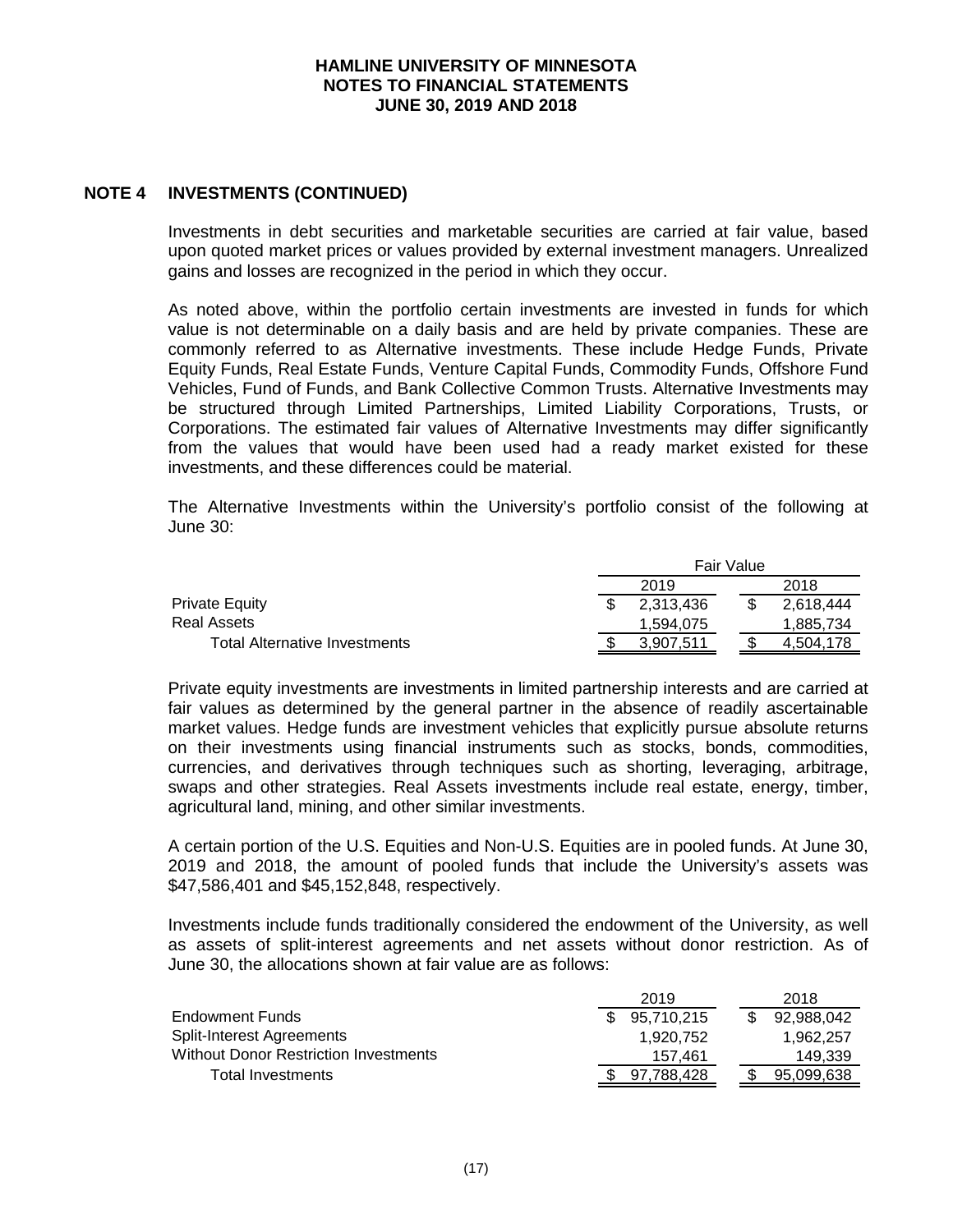### **NOTE 5 FAIR VALUE MEASUREMENTS**

The University uses fair value measurements to record fair value adjustments to certain assets and liabilities and to determine fair value disclosures. For additional information on how the University values all other assets and liabilities refer to Note 1 – Summary of Significant Accounting Policies.

Assets measured at fair value on a recurring basis as of June 30:

| June 30, 2019                                 | Level 1       | Level <sub>2</sub> | Level 3         | No Level     | Total          |  |
|-----------------------------------------------|---------------|--------------------|-----------------|--------------|----------------|--|
| Investments:                                  |               |                    |                 |              |                |  |
| Fixed Income - Multifaceted Bonds             | \$<br>529,766 | \$                 | \$              | \$           | 529,766<br>\$  |  |
| <b>Fixed Income Collective Funds</b>          |               |                    |                 |              |                |  |
| Measured at Net Asset Value                   |               |                    |                 | 21,941,509   | 21,941,509     |  |
| Equities - Domestic                           | 11,991,483    |                    |                 |              | 11,991,483     |  |
| <b>Equity Collective Funds Measured</b>       |               |                    |                 |              |                |  |
| at Net Asset Value                            |               |                    |                 | 40,784,392   | 40,784,392     |  |
| Equity Long/Short Fund of Funds               |               |                    |                 |              |                |  |
| Measured at Net Asset Value                   |               |                    |                 | 18,011,362   | 18,011,362     |  |
| Alternative Strategies in Illiquid Structures |               |                    |                 |              |                |  |
| Measured at Net Asset Value                   |               |                    |                 | 3,907,511    | 3,907,511      |  |
| Other                                         | 142,121       |                    |                 |              | 142,121        |  |
| <b>Total Investments</b>                      | 12,663,370    |                    |                 | 84,644,774   | 97,308,144     |  |
| <b>Beneficial Interest in Trusts</b>          |               |                    | 1,508,036       |              | 1,508,036      |  |
| Total                                         | \$12,663,370  | \$                 | \$<br>1,508,036 | \$84,644,774 | \$98,816,180   |  |
|                                               |               |                    |                 |              |                |  |
| June 30, 2018                                 | Level 1       | Level 2            | Level 3         | No Level     | Total          |  |
| Investments:                                  |               |                    |                 |              |                |  |
| Fixed Income - Multifaceted Bonds             | \$<br>495,702 | \$                 | \$              | \$           | \$.<br>495,702 |  |
| <b>Fixed Income Collective Funds</b>          |               |                    |                 |              |                |  |
| Measured at Net Asset Value                   |               |                    |                 |              |                |  |
| Equities - Domestic                           |               |                    |                 | 20,715,566   | 20,715,566     |  |
|                                               | 11,837,980    |                    |                 |              | 11,837,980     |  |
| <b>Equity Collective Funds Measured</b>       |               |                    |                 |              |                |  |
| at Net Asset Value                            |               |                    |                 | 38,886,620   | 38,886,620     |  |
| Equity Long/Short Fund of Funds               |               |                    |                 |              |                |  |
| Measured at Net Asset Value                   |               |                    |                 | 17,503,813   | 17,503,813     |  |
| Alternative Strategies in Illiquid Structures |               |                    |                 |              |                |  |
| Measured at Net Asset Value                   |               |                    |                 | 4,504,178    | 4,504,178      |  |
| Other                                         | 136,211       |                    |                 |              | 136,211        |  |
| <b>Total Investments</b>                      | 12,469,893    |                    |                 | 81,610,177   | 94,080,070     |  |
| <b>Beneficial Interest in Trusts</b>          |               |                    | 1,627,568       |              | 1,627,568      |  |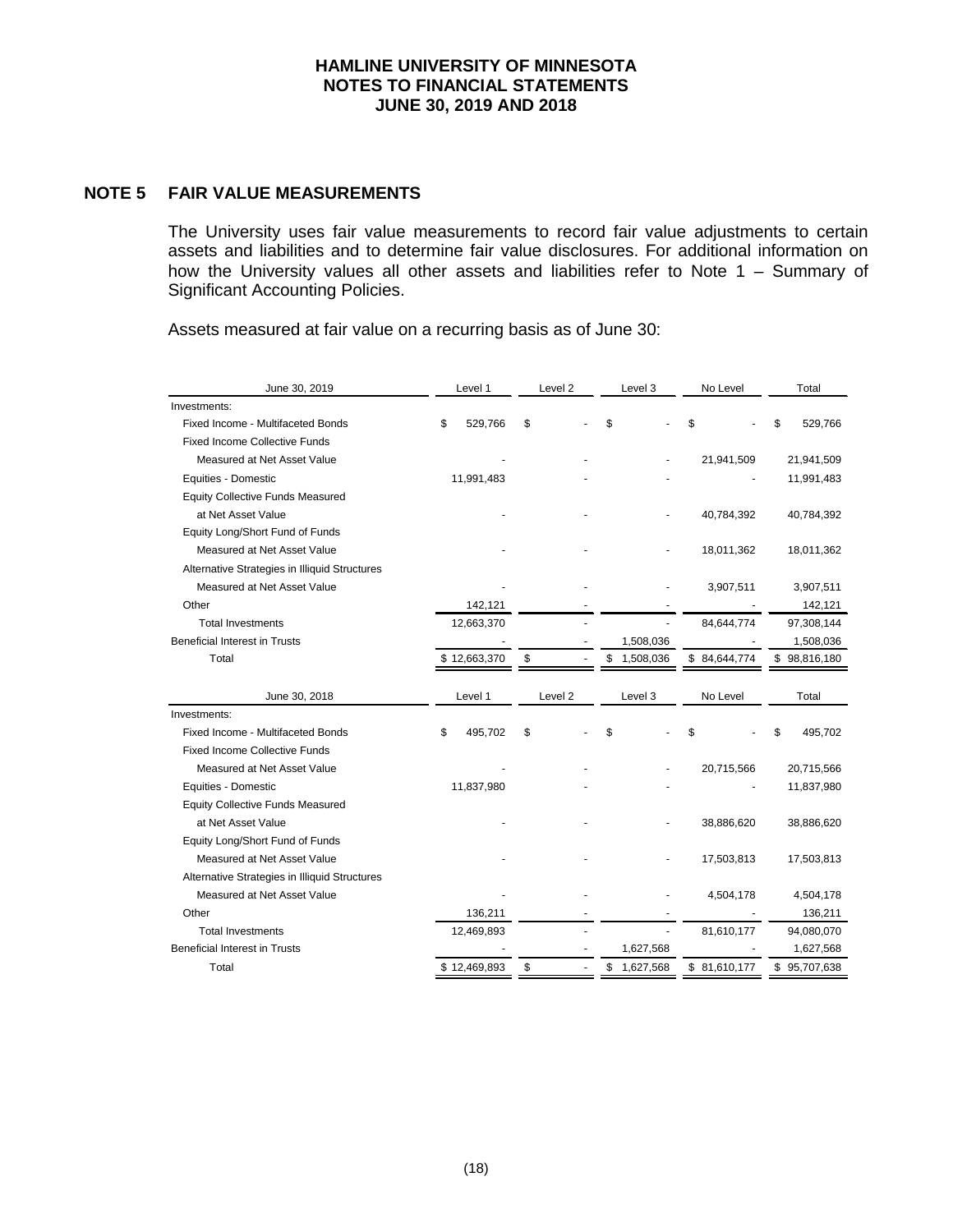### **NOTE 5 FAIR VALUE MEASUREMENTS (CONTINUED)**

The totals do not include certain amounts as they are not measured on a recurring basis at fair value. The table below reconciles total University investments:

|                                                 |   | 2019       | 2018       |
|-------------------------------------------------|---|------------|------------|
| Total Investments                               | S | 97,788,428 | 95,099,638 |
| Investments Not Measured at Fair Value on a     |   |            |            |
| <b>Recurring Basis:</b>                         |   |            |            |
| Cash and Cash Equivalents                       |   | (446, 888) | (608, 975) |
| Cash Surrender Value of Life Insurance Policies |   | (33, 396)  | (410,593)  |
| Total Investments Measured at Fair Value on a   |   |            |            |
| <b>Recurring Basis</b>                          |   | 97,308,144 | 94,080,070 |
|                                                 |   |            |            |

#### **Level 3 Assets**

The following table provides summary of changes in fair value of the University's Level 3 financial assets for the year ended June 30, 2019:

| 1.627.568  |
|------------|
|            |
| 36,533     |
|            |
|            |
| (156, 065) |
| 1.508.036  |
|            |

The following table provides summary of changes in fair value of the University's Level 3 financial assets for the year ended June 30, 2018:

| Balances as of July 1, 2017                         | S. | 1,749,150  |
|-----------------------------------------------------|----|------------|
| Net Realized and Unrealized<br>Gains on Investments |    | (121, 582) |
| Investment Income                                   |    |            |
| Purchases of Investments                            |    |            |
| Proceeds from Sales of Investments                  |    |            |
| Balances as of June 30, 2018                        |    | 1.627.568  |

The University values certain investment holdings at fair value using their net asset value and has the ability to redeem its investment with the investee at net asset value per share (or its equivalent) at the measurement date.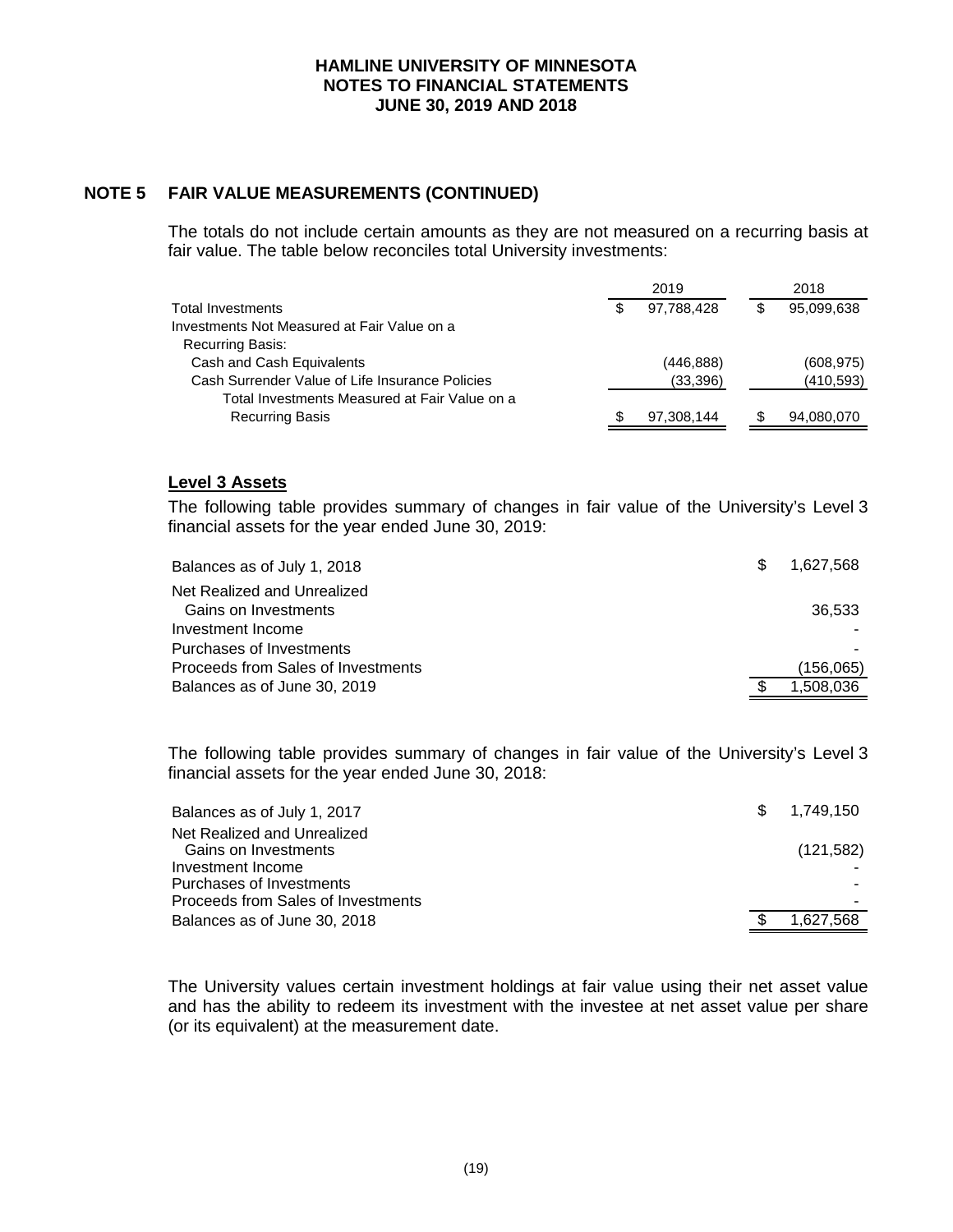### **NOTE 5 FAIR VALUE MEASUREMENTS (CONTINUED)**

#### **Net Asset Value**

Fair value measurements of investments that calculate net asset value per Share (or its equivalent) as of June 30, 2019:

|                                      | Net Asset<br>Value | Unfunded<br>Commitments | Redemption<br>Frequency<br>(if Currently Eligible) | Redemption<br><b>Notice</b><br>Period |
|--------------------------------------|--------------------|-------------------------|----------------------------------------------------|---------------------------------------|
| <b>Equity Collective Funds</b>       | 40,784,392<br>\$.  | \$<br>۰                 | Monthly/Annually                                   | 2 to 60 Days                          |
| <b>Fixed Income Collective Funds</b> | 21,941,509         | ۰                       | Monthly/Annually                                   | 2 to 60 Days                          |
| Equity Long/Short Fund of Funds      | 18,011,362         |                         | Annually                                           | 75 Days                               |
| <b>Private Equity</b>                | 2,313,436          | 504.467                 | Not Available                                      | Not Available                         |
| <b>Real Estate Funds</b>             | 1.594.075          | 1.722.673               | Not Available                                      | Not Available                         |

Fair value measurements of investments that calculate net asset value per Share (or its equivalent) as of June 30, 2018:

|                                      | Net Asset<br>Value | Unfunded<br>Commitments | Redemption<br>Frequency<br>(if Currently Eligible) | Redemption<br><b>Notice</b><br>Period |
|--------------------------------------|--------------------|-------------------------|----------------------------------------------------|---------------------------------------|
| <b>Equity Collective Funds</b>       | 38,886,620<br>S.   | S<br>۰                  | Monthly/Annually                                   | 2 to 60 Days                          |
| <b>Fixed Income Collective Funds</b> | 20,715,566         | ۰                       | Monthly/Annually                                   | 2 to 60 Days                          |
| Equity Long/Short Fund               |                    |                         |                                                    |                                       |
| of Funds                             | 17,503,813         |                         | Annually                                           | 75 Days                               |
| <b>Private Equity</b>                | 2,618,444          | 483.250                 | Not Available                                      | Not Available                         |
| Real Estate Funds                    | 1,885,734          | 1,722,673               | Not Available                                      | Not Available                         |

Equity Collective Funds includes investments in long only funds and an enhanced index fund that are invested in domestic and international common stock. The fair value of the investment in this category is based on quoted market prices for the underlying securities which comprise the net asset value of the collective fund. The funds provide full disclosure of the underlying holdings, whereby the University is able to verify its account balances.

Fixed Income Collective Funds includes investments in fixed income securities and derivative securities. The fair value of the investment in this category is based on quoted market prices for the underlying securities which comprise the net asset value of the collective fund. The funds provide full disclosure of the underlying holdings, whereby the University is able to verify its account balances.

Equity Long/Short Fund of Funds is invested primarily in long/short equity managers. The fair value of the fund of funds in this category has been estimated using the net asset value of the investments.

Private equity funds include funds that make investments directly into private companies or conduct buyouts of public companies that result in a delisting of public equity. Redemption is not available and these investments are held for long-term purposes.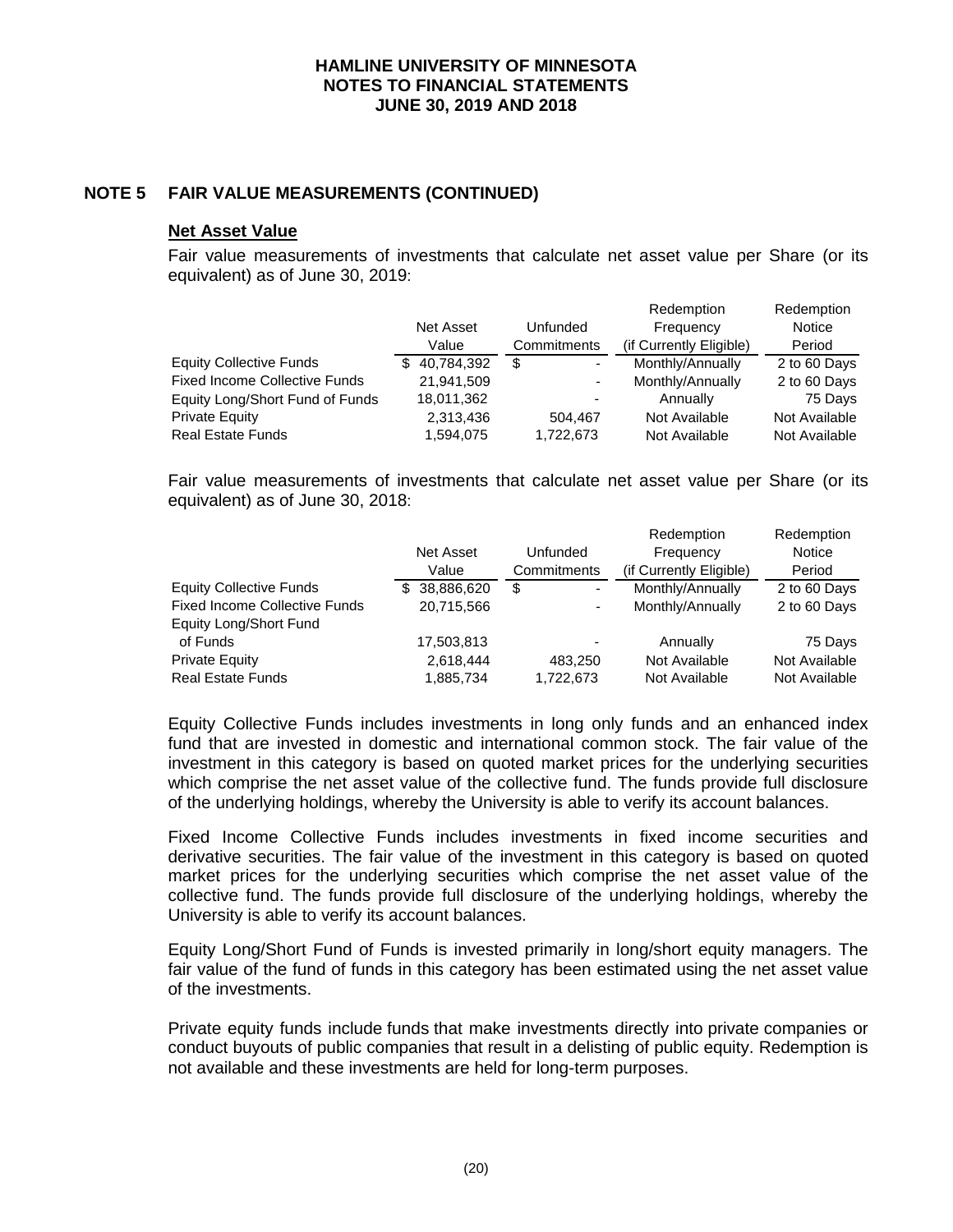#### **NOTE 5 FAIR VALUE MEASUREMENTS (CONTINUED)**

#### **Net Asset Value (Continued)**

Real Estate Funds include mutual funds that primarily focus on investing in securities offered by public real estate companies. Redemption is not available and these investments are held for long-term purposes.

### **NOTE 6 INVESTMENT INCOME**

The following schedule summarizes the investment return and its classification in the statements of activities:

|                                                          | 2019      | 2018             |
|----------------------------------------------------------|-----------|------------------|
| Dividend and Interest                                    | 1,974,819 | 1,882,982<br>\$. |
| <b>Advisory Fees</b>                                     | (537,078) | (497, 885)       |
| Net Realized and Unrealized Gains                        | 2,378,099 | 6,330,512        |
| Gain on Assets Held for Investment                       | 3,815,840 | 7,715,609        |
| Investment Income on Short-Term Investments              | 321,358   | 316,878          |
| <b>Total Net Gain on Investments</b>                     | 4,137,198 | 8,032,487        |
| <b>Investment Gain Designated for Current Operations</b> | 339,820   | 378,771          |
| <b>Investment Gain in Excess of Amount</b>               |           |                  |
| <b>Designated for Current Operations</b>                 | 3,797,378 | 7,653,716        |

### **NOTE 7 PROPERTY, PLANT, AND EQUIPMENT**

Property, plant, and equipment consist of the following at June 30:

|                                            | 2019            | 2018            |
|--------------------------------------------|-----------------|-----------------|
| Land                                       | 3,028,079<br>S  | 3,028,079<br>\$ |
| Land Improvements                          | 9,026,367       | 8,919,138       |
| <b>Buildings and Building Improvements</b> | 151,687,943     | 150,353,509     |
| Equipment                                  | 37,235,840      | 35,597,558      |
| Academic Collection                        | 10,862,631      | 10,536,684      |
| Property, Plant, and Equipment             | 211,840,860     | 208,434,968     |
| Less: Accumulated Depreciation             | (120, 941, 549) | (114, 959, 600) |
| Subtotal Property, Plant, and Equipment,   |                 |                 |
| Net of Accumulated Depreciation            | 90,899,311      | 93,475,368      |
| <b>Construction in Process</b>             | 85,442          | 517,450         |
| Total                                      | 90,984,753      | 93,992,818      |

Total depreciation expense was \$6,279,992 and \$6,164,773 for the years ended June 30, 2019 and 2018, respectively.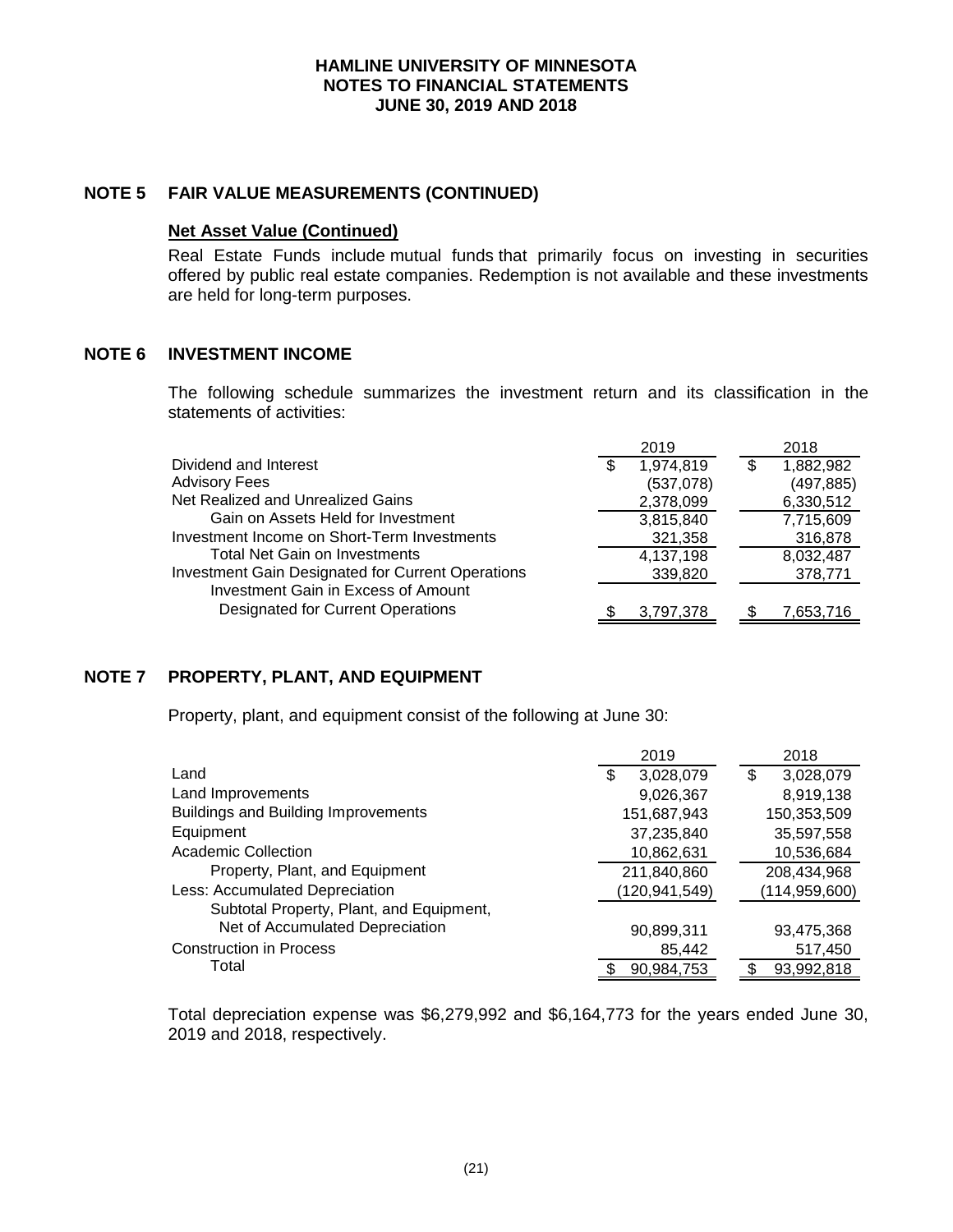#### **NOTE 8 SPLIT-INTEREST AGREEMENTS**

The University has arrangements with donors classified as charitable remainder trusts, perpetual trusts, charitable annuity trusts, and charitable gift annuities. In general, under these arrangements, the University receives a gift from a donor in which it has a remainder interest and agrees to pay the donor-stipulated amounts over the life of the donor. The arrangement may cover one or more lives.

The University invests and administers the related assets and makes distributions to the beneficiaries as required. When the agreement reaches the end of its term, remaining assets are retained by the University as without donor restriction or with donor restriction net assets or, in some instances, distributed to third-party beneficiaries.

When a split interest gift is received, it is recorded as a partial gift and a partial liability. The liability is calculated based on an actuarial calculation of the present value of future distributions to the donor and the remaining amount of the initial receipts is retained for the benefit of the University or third-party beneficiaries.

The actuarial liability is adjusted annually using actuarial tables appropriate for the type of arrangement, number of lives covered, and age and gender characteristics of the donor. The University used an interest rate of 6% at June 30, 2019 and 2018 in making the calculation.

Investments held by the University under split-interest agreements totaled \$1,920,815 and \$1,962,257 at June 30, 2019 and 2018, respectively.

For charitable remainder trusts for which Hamline is not the trustee the value of the beneficial interest in the remainder trusts is recorded when the trust agreement has been received and there is sufficient information available to value the agreement. The amount recorded is the beneficial interest which is the net expected benefit to be received. This is determined as the difference between the fair value of the trust assets and the actuarial liability. The actuarial liability is adjusted annually using actuarial tables appropriate for the type of arrangement, number of lives covered, and age and gender characteristics of the donor. The University used an interest rate of 6% at June 30, 2019 and 2018 in making the calculation.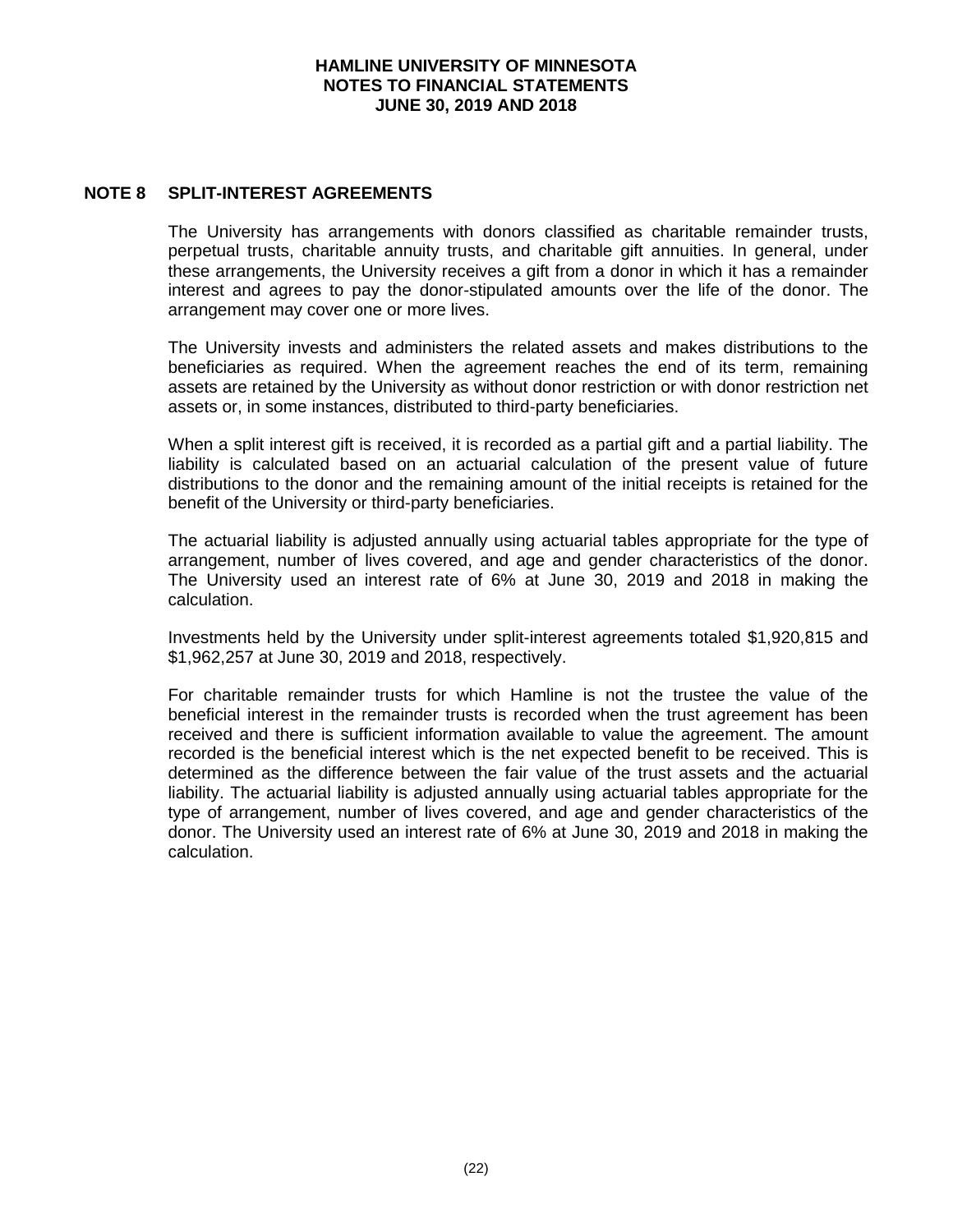### **NOTE 9 LONG-TERM DEBT**

Long-term debt consisted of the following at June 30:

| Description                                                                                                                                                                                                                                                                                                                                                                                                                                                                                                                                                                                                                                                                                                                                                                    | 2019             | 2018             |
|--------------------------------------------------------------------------------------------------------------------------------------------------------------------------------------------------------------------------------------------------------------------------------------------------------------------------------------------------------------------------------------------------------------------------------------------------------------------------------------------------------------------------------------------------------------------------------------------------------------------------------------------------------------------------------------------------------------------------------------------------------------------------------|------------------|------------------|
| MHEFA Revenue Note, Series 2017B, bearing interest at<br>4.20%, interest is payable in varying installments beginning<br>April 1, 2018 to October 1, 2047 (Original amount of<br>\$34,650,000). The proceeds were used to fund the defeasance<br>on an advance basis the Series Seven K2 remaining principal<br>of \$18,330,000 plus remaining interest and the Series Seven E.<br>remaining principal of \$11,335,000 plus remaining interest. In<br>addition the proceeds were used for various capital projects.<br>The balance includes \$4,103,794 of bond premium in 2017.<br>The balance includes \$320,033 of bond issuance costs<br>in 2018. The bonds are secured by a reserve account<br>in the amount of \$2,445,671 and \$2,438,349 at June 30, 2019 and<br>2018. | \$<br>37,937,205 | \$<br>38,673,998 |
| MHEFA Revenue Note, Series 2017A, bearing interest at<br>2.41%, interest is payable monthly beginning August 1,<br>2017 to October 1, 2026 (Original amount of \$6,726,000).<br>The proceeds were used for prepaying the Series Seven L<br>note (\$4,000,000) plus one months accrued interest. In<br>addition to the proceeds were used to fund the defeasance on<br>an advance basis the Series Seven K1 remaining principal<br>of \$2,755,000 plus remaining interest. The balance includes<br>\$94,754 of bond issuance costs and a defeased loss of<br>\$55,515 that will be amortized over the remaining life of the<br>defeased Series Seven K1. The remainder of the transaction<br>proceeds was \$3,853 and reported in the balance sheet as<br>restricted cash.      | 6,049,000        | 6,726,000        |
| MHEFA Bonds of 2013, Series Seven Y2, bearing interest at<br>1.47%, interest is payable monthly beginning November 1,<br>2013 to October 1, 2025 (Original amount of \$6,210,000).<br>The proceeds were used for refunding the Series Six E2                                                                                                                                                                                                                                                                                                                                                                                                                                                                                                                                   |                  |                  |
| bonds.                                                                                                                                                                                                                                                                                                                                                                                                                                                                                                                                                                                                                                                                                                                                                                         | 4,025,000        | 4,525,000        |
| Subtotal                                                                                                                                                                                                                                                                                                                                                                                                                                                                                                                                                                                                                                                                                                                                                                       | 48,011,205       | 49,924,998       |
| Less: Unamortized Bond Issuance Costs and Unamortized<br>Defeased Loss                                                                                                                                                                                                                                                                                                                                                                                                                                                                                                                                                                                                                                                                                                         | (470, 301)       | (506, 040)       |
| Total                                                                                                                                                                                                                                                                                                                                                                                                                                                                                                                                                                                                                                                                                                                                                                          | \$<br>47,540,904 | \$<br>49,418,958 |
|                                                                                                                                                                                                                                                                                                                                                                                                                                                                                                                                                                                                                                                                                                                                                                                |                  |                  |

During 2018, the University restructured a portion of the debt portfolio by refinancing the remaining balances of the Series 7E and Series 7K2 bonds. They were defeased in an advance refunding. The restructure transaction was completed on December 7, 2017, and is the revenue note Series 2017B. The transaction resulted in a \$3,549,310 loss on the defeasance and a \$532,432 loss on a write off of the remaining premium and bond issuance costs on the defeased bonds. The restructure losses were considered financially beneficial to smooth the debt service requirements of the University.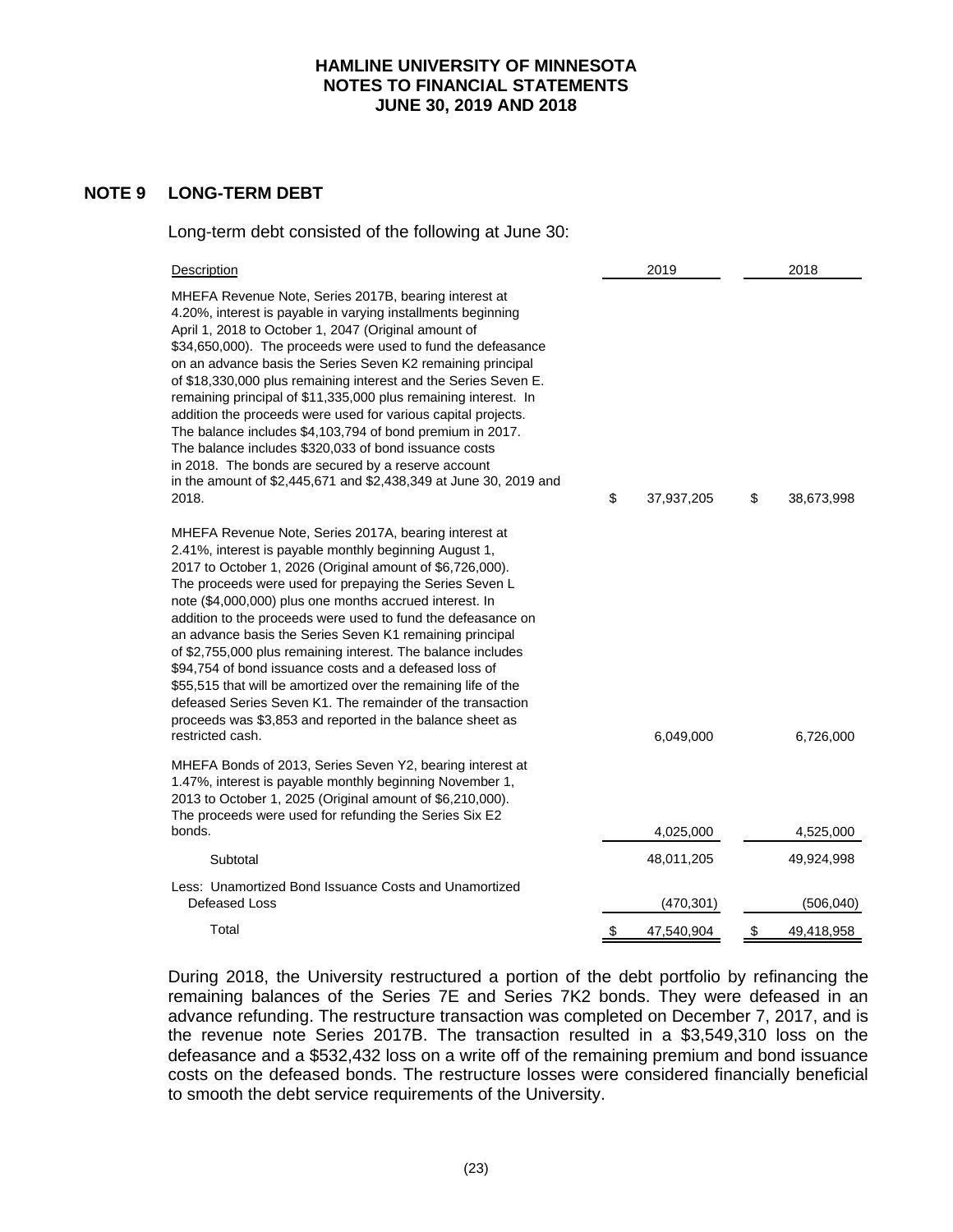### **NOTE 9 LONG-TERM DEBT (CONTINUED)**

As of June 30, 2019, future debt service requirements (principal payments), excluding impact of bond premium and discount, on all long-term borrowings are summarized as follows:

| Year Ending June 30,        | Scheduled<br>Payment<br>Amount |
|-----------------------------|--------------------------------|
| 2020                        | \$<br>1,958,000                |
| 2021                        | 2,026,000                      |
| 2022                        | 2,093,000                      |
| 2023                        | 2,166,000                      |
| 2024                        | 2,249,000                      |
| Thereafter                  | 33,632,000                     |
| <b>Total Long-Term Debt</b> | 44,124,000                     |

Total interest expense and amortization on debt was \$1,922,284 and \$2,042,132 for the years ended June 30, 2019 and 2018, respectively.

### **NOTE 10 OBLIGATIONS UNDER OPERATING LEASES**

The University entered into various lease agreements for equipment and office space. In turn, the University sublet significant amounts of office space. The future commitments are summarized as follows:

| Year Ending June 30,                | Amount          | Net of Sublease<br>Payments |
|-------------------------------------|-----------------|-----------------------------|
| 2020                                | \$<br>1,430,803 | \$<br>976,742               |
| 2021                                | 1,264,100       | 801,649                     |
| 2022                                | 2,425,538       | 1,954,698                   |
| 2023                                | 929,834         | 450,604                     |
| 2024                                | 126,431         | 81,803                      |
| Thereafter                          | 854,842         | 854,842                     |
| Thereafter                          |                 |                             |
| Total Future Minimum Lease Payments | 7,031,549       | 5,120,338                   |

Rental expense for the years ended June 30, 2019 and 2018 was \$1,359,206 and \$1,432,200, respectively. Included in those amounts was \$708,463 and \$769,027 of rental expense for office space for the years ended June 30, 2019 and 2018, respectively.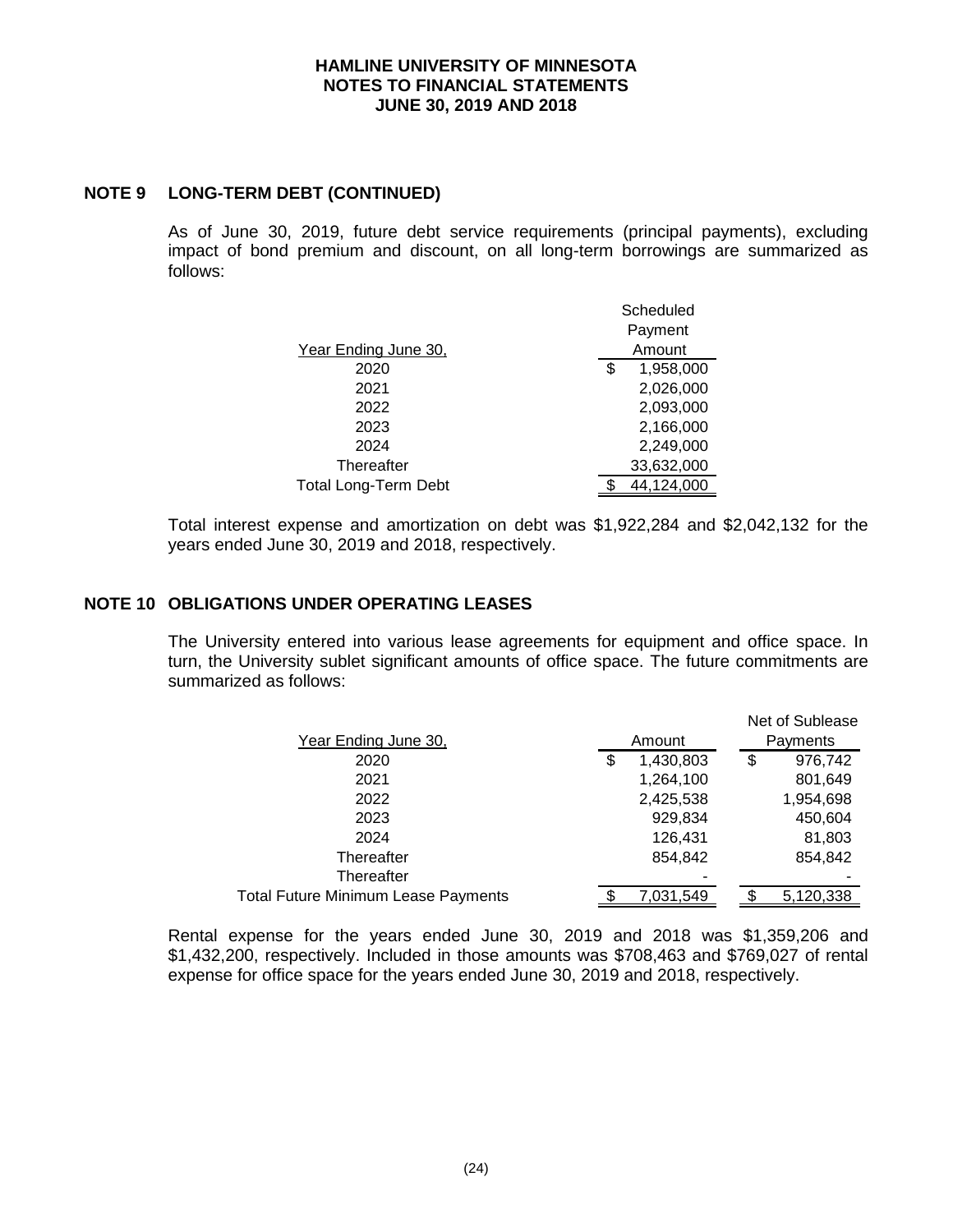## **NOTE 11 LINE OF CREDIT**

The University has an unsecured line of credit totaling \$7,000,000 with a bank. Interest is payable monthly at 1.85% plus the one-month LIBOR rate in 2019 and 2018. Principal is repayable on April 17, 2020, which is the expiration date of the agreement. At June 30, 2019 and 2018, the University had no borrowings under this agreement. The interest rate on this line of credit was 4.29% at June 30, 2019 and 3.94% at June 30, 2018.

The University also has an unsecured revolving line of credit totaling \$3,000,000 with another bank. Interest is payable quarterly at 1.2% plus LIBOR. Principal is repayable on July 5, 2020, which is the expiration date of the agreement. At June 30, 2019 and 2018, the University had no borrowings under this agreement.

#### **NOTE 12 ENDOWMENT**

The University has adopted investment and spending policies for endowment assets that attempt to provide a predictable stream of funding while seeking to maintain the purchasing power of endowment assets. Under this policy approved by the board of trustees, the endowment assets are invested in a manner that is intended to achieve an annualized total return after investment management fees of 5.5% net of inflation. Actual returns in any given year may vary from this amount.

It is the policy of the board to spend 4.5% of the rolling three-year market value of the Endowment assets. At its discretion the board may change the targeted spending rate in any one year to achieve the strategic objectives of the University. During fiscal 2019 and 2018, the University endowment appropriation designated for current operations was \$4,040,212 and \$3,992,638, respectively.

From time-to-time, the fair value of endowment funds associated with individual donorrestricted endowment funds may fall below the level the University is required to retain as a fund of perpetual duration pursuant to donor stipulation or UPMIFA. As of June 30, 2019, funds with original gift values of \$5,271,496, and fair values of \$5,234,235, and deficiencies of \$37,261 were reported in net assets with donor restrictions. As of June 30, 2018, funds with original gift values of \$1,968,111, and fair values of \$1,947,297, and deficiencies of \$20,814 were reported in net assets with donor restrictions. Deficiencies result from unfavorable market fluctuations that occurred shortly after the investment of new with donor restrictions invested in perpetuity contributions and continued appropriations for certain programs that was deemed prudent by the board of trustees.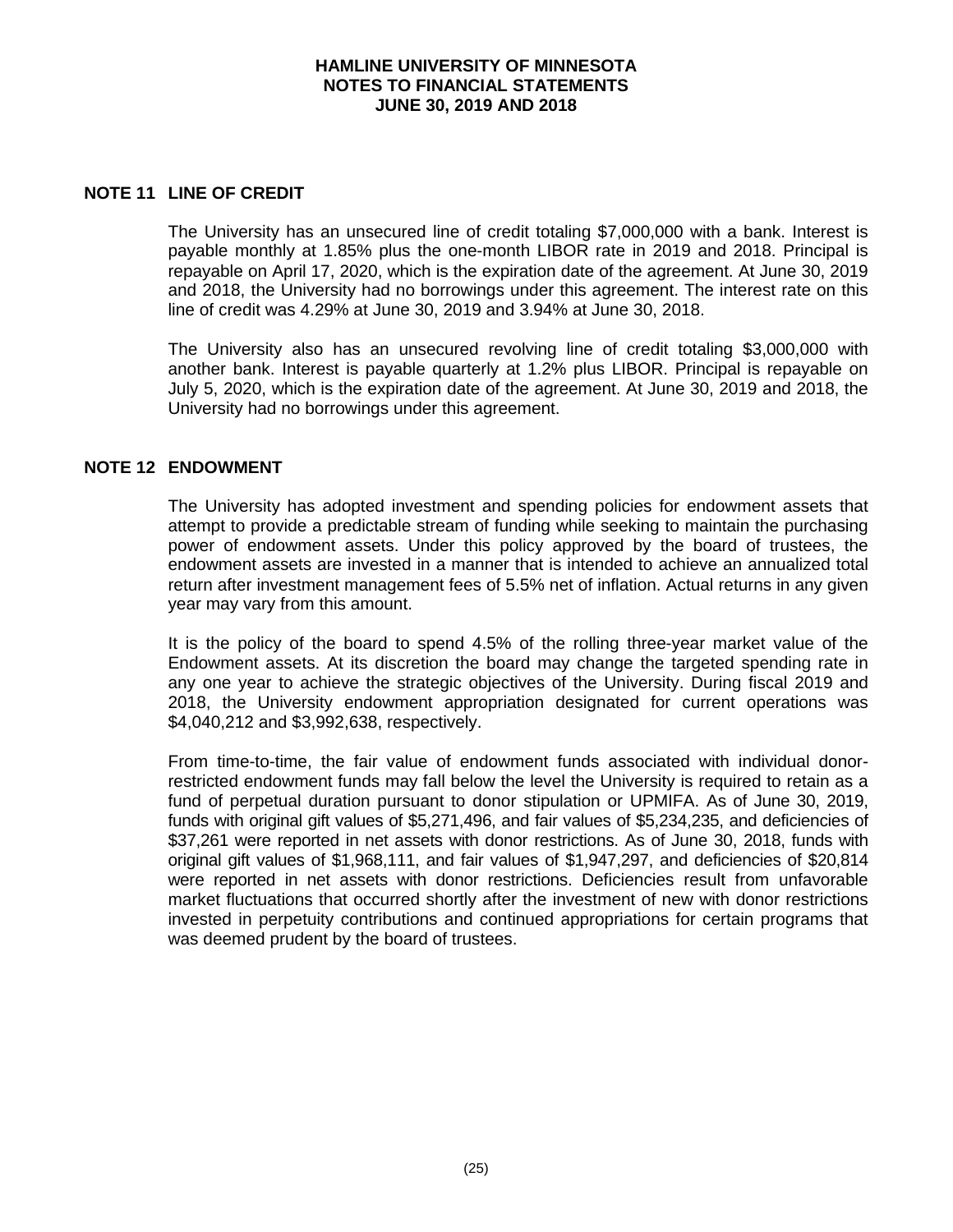# **NOTE 12 ENDOWMENT (CONTINUED)**

## **Endowment by Net Asset Class**

|                        |                      | 2019                |                  |  |  |  |
|------------------------|----------------------|---------------------|------------------|--|--|--|
|                        | Without Donor        | With Donor          |                  |  |  |  |
|                        | <b>Restrictions</b>  | <b>Restrictions</b> | Total            |  |  |  |
| Donor-Restricted       |                      |                     |                  |  |  |  |
| <b>Endowment Funds</b> | \$                   | \$<br>87,453,456    | \$<br>87,453,456 |  |  |  |
| Board-Designated       |                      |                     |                  |  |  |  |
| <b>Endowment Funds</b> | 13,096,395           |                     | 13,096,395       |  |  |  |
| <b>Total Funds</b>     | 13,096,395           | 87,453,456          | 100,549,851      |  |  |  |
|                        | 2018                 |                     |                  |  |  |  |
|                        | <b>Without Donor</b> | <b>With Donor</b>   |                  |  |  |  |
|                        | <b>Restrictions</b>  | Restrictions        | Total            |  |  |  |
| Donor-Restricted       |                      |                     |                  |  |  |  |
| <b>Endowment Funds</b> | \$                   | \$<br>84,984,224    | \$<br>84,984,224 |  |  |  |
| Board-Designated       |                      |                     |                  |  |  |  |
| <b>Endowment Funds</b> | 13,128,473           |                     | 13,128,473       |  |  |  |
| Total Funds            | 13,128,473           | 84,984,224          | 98,112,697       |  |  |  |

# **Changes in Endowment Net Assets**

|                                               |    |                      |    | 2019                      |                   |
|-----------------------------------------------|----|----------------------|----|---------------------------|-------------------|
|                                               |    | <b>Without Donor</b> |    | <b>With Donor</b>         |                   |
|                                               |    | Restrictions         |    | <b>Restrictions</b>       | Total             |
| <b>Endowment Net Assets,</b>                  |    |                      |    |                           |                   |
| Beginning of Year                             | \$ | 13,128,473           | \$ | 84,984,224                | \$<br>98,112,697  |
| <b>Investment Return</b>                      |    | 3,797,378            |    |                           | 3,797,378         |
| Net Appreciation                              |    |                      |    |                           |                   |
| (Depreciation)                                |    | 199,681              |    | (199, 681)                |                   |
| Contributions                                 |    | 10,000               |    | 2,422,993                 | 2,432,993         |
| Appropriation of                              |    |                      |    |                           |                   |
| <b>Endowment Assets</b>                       |    |                      |    |                           |                   |
| for Expenditure                               |    | (4,040,212)          |    |                           | (4,040,212)       |
| Other                                         |    | 1,075                |    | 245,920                   | 246,995           |
| Endowment Net Assets,                         |    |                      |    |                           |                   |
| End of Year                                   |    | 13,096,395           | S  | 87,453,456                | \$<br>100,549,851 |
|                                               |    |                      |    |                           |                   |
|                                               |    | <b>Without Donor</b> |    | 2018<br><b>With Donor</b> |                   |
|                                               |    |                      |    |                           | Total             |
|                                               |    | Restrictions         |    | <b>Restrictions</b>       |                   |
| <b>Endowment Net Assets,</b>                  |    |                      |    |                           |                   |
| Beginning of Year<br><b>Investment Return</b> | \$ | 12,611,036           | \$ | 80,563,193                | \$<br>93,174,229  |
|                                               |    | 7,653,716            |    |                           | 7,653,716         |
| Net Appreciation                              |    |                      |    |                           |                   |
| (Depreciation)                                |    | (3, 164, 959)        |    | 3,164,959                 |                   |
| Contributions                                 |    | 20,250               |    | 1,166,303                 | 1,186,553         |
| Appropriation of<br><b>Endowment Assets</b>   |    |                      |    |                           |                   |
| for Expenditure                               |    | (3,992,638)          |    |                           | (3,992,638)       |
| Other                                         |    | 1,068                |    | 89,769                    | 90,837            |
| <b>Endowment Net Assets,</b>                  |    |                      |    |                           |                   |
| End of Year                                   |    | <u>13,128,473</u>    |    | 84,984,224                | 98,112,697        |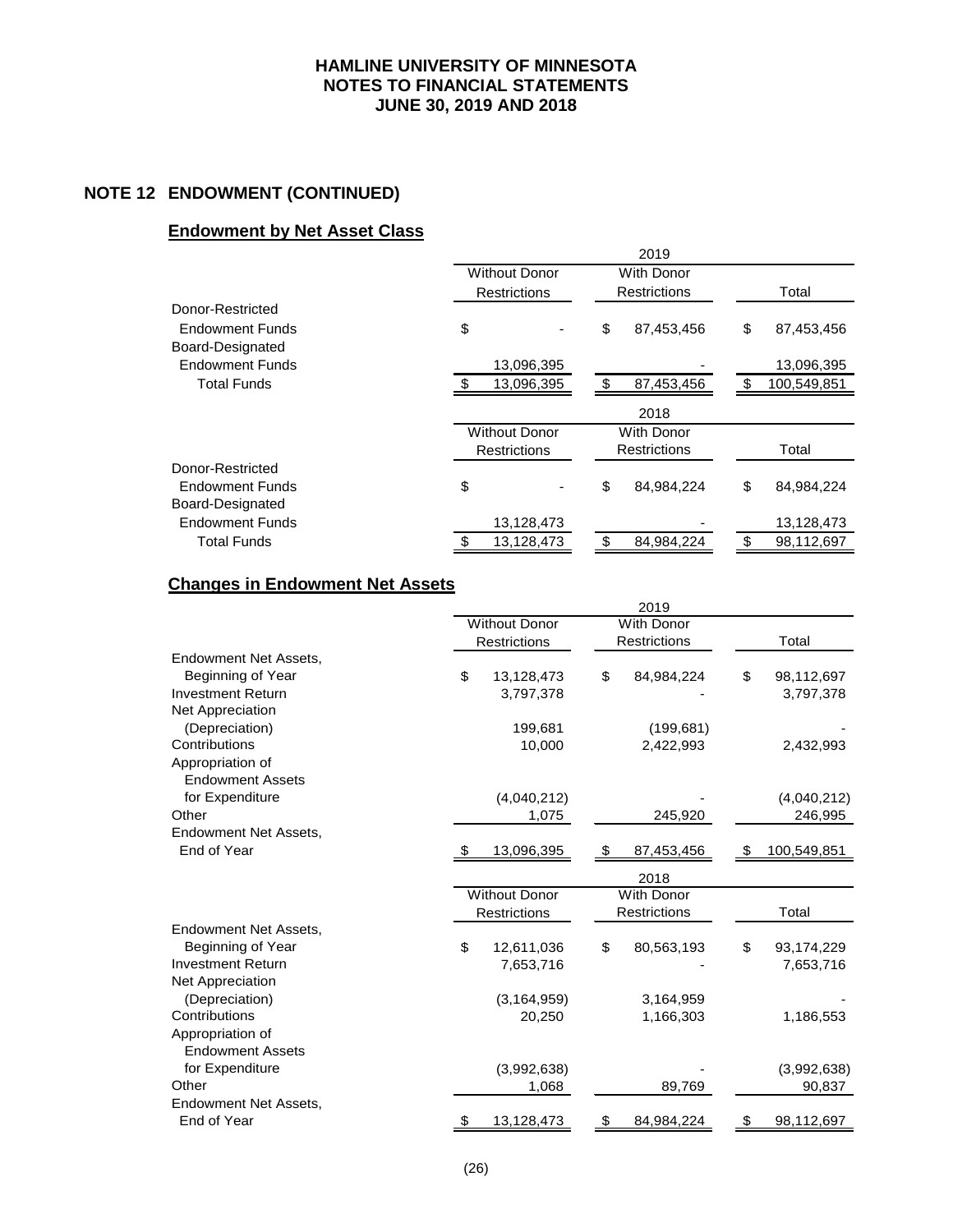### **NOTE 13 RESTRICTIONS AND LIMITATION ON NET ASSET BALANCES**

The board has designated \$13,096,394 of net assets without donor restriction as funds functioning as endowment as of June 30, 2019.

Net asset with donor restriction are available for the following purposes as of June 30:

|                                                         | 2019            | 2018            |
|---------------------------------------------------------|-----------------|-----------------|
| Donor-Restricted Net Assets not invested in Perpetuity: |                 |                 |
| Program Support                                         | \$<br>5,986,597 | \$<br>5,185,530 |
| <b>Physical Plant Acquisition</b>                       | 967.142         | 988,243         |
| <b>Accumulated Earnings from Endowment Funds</b>        |                 |                 |
| <b>Subject to Donor Restrictions</b>                    | 17,774,441      | 17,957,674      |
| <b>Split-Interest Agreements</b>                        | 444,176         | 317,526         |
| Total Donor-Restricted Net Assets not                   |                 |                 |
| Invested in Perpetuity                                  | 25,172,356      | 24,448,973      |
| Donor-Restricted Net Assets Invested in Perpetuity:     |                 |                 |
| Endowment                                               | 69,716,276      | 67,047,364      |
| <b>Underwater Endowment</b>                             | (37, 261)       | (20, 814)       |
| Split-Interest Agreements                               | 2,085,167       | 2,246,355       |
| Gifts designated for Student Loans                      | 42.544          | 42.544          |
| <b>Total Donor-Restricted Net Assets</b>                |                 |                 |
| Invested in Perpetuity                                  | 71,806,726      | 69,315,449      |
| Total Net Assets with Donor Restrictions                | 96,979,082      | 93,764,422      |

Net assets were released from donor restriction as expenses were incurred satisfying the with donor restriction purposes or by the passage of time or the occurrence of other events specified by donors as follows for the years ended June 30:

|                                            |   | 2019      |    | 2018      |
|--------------------------------------------|---|-----------|----|-----------|
| <b>RELEASE OF RESTRICTIONS</b>             |   |           |    |           |
| Operating:                                 |   |           |    |           |
| <b>Scholarship Support</b>                 | S | 2,106,261 | S  | 2,107,424 |
| <b>Other Instructional Support</b>         |   | 1,805,429 |    | 2,418,889 |
| <b>Operating Budget Support</b>            |   | 337,805   |    | 301,416   |
| <b>Total Operating Net Assets Released</b> |   |           |    |           |
| from Restriction                           |   | 4,249,495 |    | 4,827,729 |
|                                            |   |           |    |           |
| Total Net Assets Released from Restriction |   | 4,249,495 | S. | 4,827,729 |
|                                            |   |           |    |           |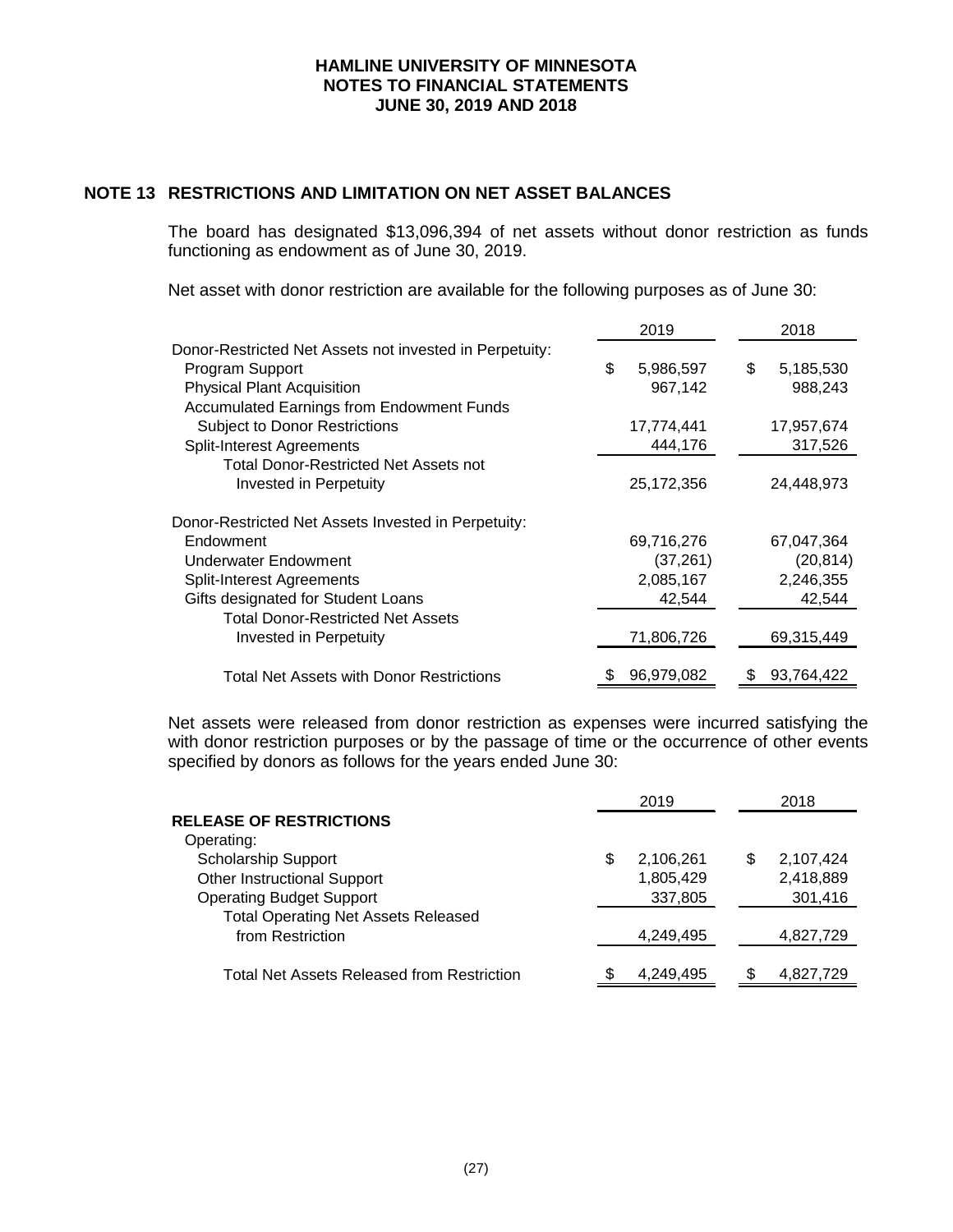### **NOTE 14 EXPENSES BY FUNCTION AND NATURAL CLASSIFICATION**

The University reports expenditures in categories reflecting core operational objectives for higher education as defined by Integrated Postsecondary Education Data System (IPEDS). During the year expenses are directly coded to program activities (instruction, research, academic support, student services, and auxiliary enterprises) or support services (institutional services, which includes fundraising). Expenses which are not directly identifiable by program or support service including operation and maintenance of plant expenses are allocated based on depreciation expense, interest expense is allocated based on the programs and/or supporting functions that directly benefit from the related debt issuance.

Expenses are categorized as a functional expense as follows:

**Instruction** includes the instruction expenses of the undergraduate college, schools, departments, and other instructional divisions of the University.

**Academic Support** represents support services that are an integral part of the University's primary mission of instruction and includes expenses for libraries, galleries, audio/visual services, academic development, academic computing support, course and curriculum development, and academic administration.

**Research** is related to activities specifically organized to produce research outcomes and either commissioned by an agency external to the institution or separately budgeted by an organizational unit within the University.

**Public Service** is specifically for public service and for activities established primarily to provide noninstructional services beneficial to groups external to the institution and includes expenses for the Wesley Center and the Mediation Center.

**Student Services** includes such expenses as admissions, financial aid administration, registrar activities and activities whose primary purpose is to contribute to students' emotional and physical well-being and to their intellectual, cultural, and social development outside the context of the formal instructional program.

**Institutional Support** reflects the day-to-day operational support of the University and includes expenses for general administrative services, executive direction and planning, legal and fiscal operations, administrative computing support, communications, and development.

**Auxiliary Enterprises** is essentially the self-supporting operations of the University that exist to furnish a service to students, faculty, or staff, and that charge a fee that is directly related to, although not necessarily equal to, the cost of the service. Examples are residence halls, food services, student health services, and bookstores.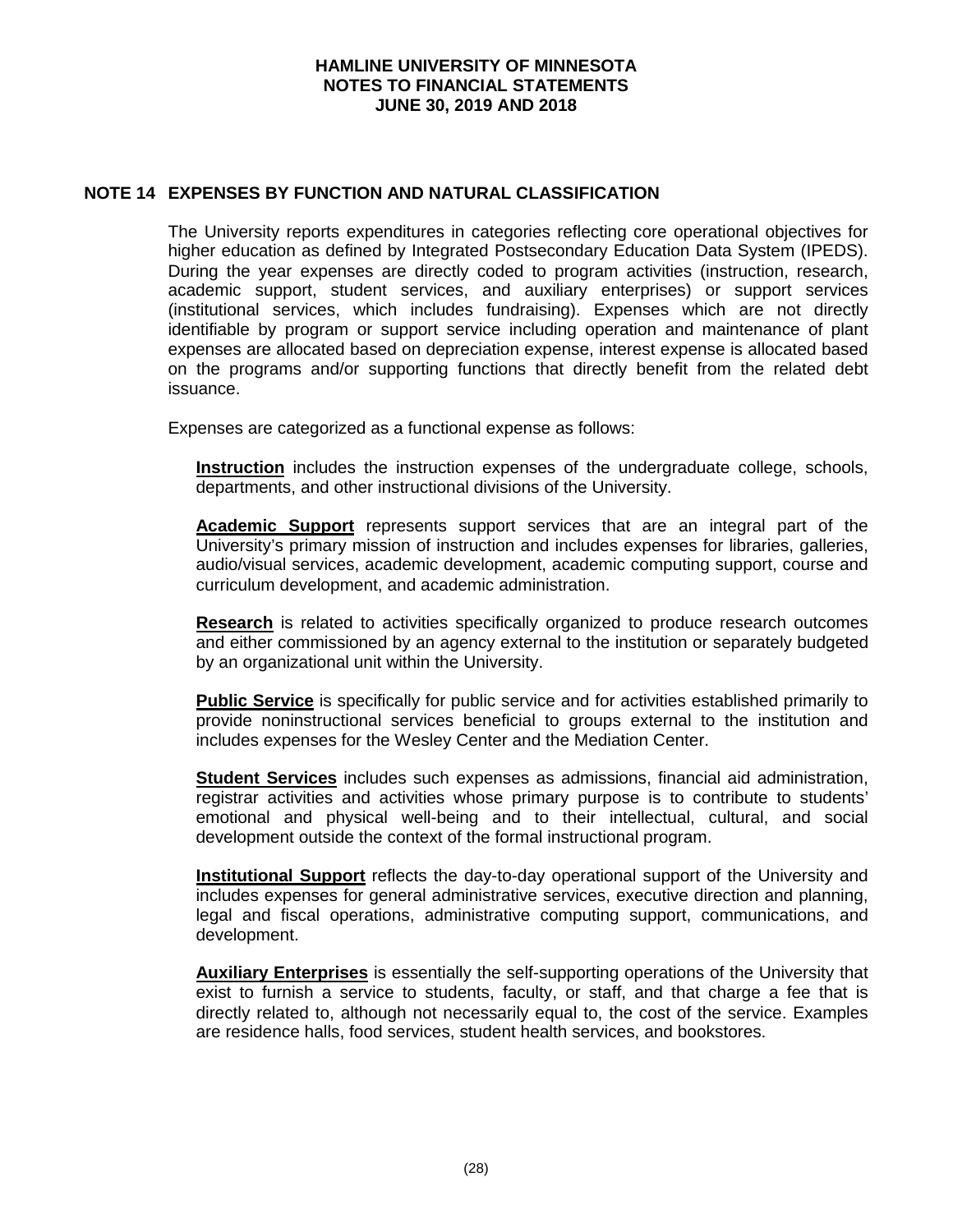#### **NOTE 14 EXPENSES BY FUNCTION AND NATURAL CLASSIFICATION (CONTINUED)**

All expense categories, except Institutional Support, are considered Program Service expenses. Expenses associated with the operation and maintenance of plant, depreciation and interest expense are allocated across all functional expense categories as follows:

- **Depreciation** expense for buildings and equipment are allocated based on the use of the building.
- **Plant Operation and Maintenance** expenses for the administration, supervision, operation, maintenance, preservation, and protection of the University's physical plant follow depreciation allocations.
- **Interest Expense** follows the depreciation allocations.

Program activities reflect the major activities of the institution for instruction, research, academic support, student services, and auxiliary enterprises. Support activities include institutional support and fundraising.

Expenses reported by function on the statement of activities and changes in net assets are summarized by natural classification for the year ended June 30, 2019:

|                                     | Program    | Institutional   |                |                  |
|-------------------------------------|------------|-----------------|----------------|------------------|
|                                     | Activities | Support         | Fundraising    | Total            |
| Salaries and Wages (incl. students) | 25,985,173 | \$<br>6,473,839 | \$<br>956.925  | \$<br>33,415,937 |
| <b>Employee Benefits</b>            | 7,005,889  | 1,653,020       | 339,856        | 8,998,765        |
| <b>Professional Services</b>        | 4,533,910  | 729,706         | 59,973         | 5,323,589        |
| <b>Dining Service</b>               | 3,575,227  |                 |                | 3,575,227        |
| Advertising and Promotion           | 1,366,586  | 728,651         | 13,612         | 2,108,849        |
| <b>Office Expenses</b>              | 3,281,238  | 689,612         | 81,799         | 4,052,649        |
| General, Program, Other Expense     | 1,290,521  | 879,768         | 74,639         | 2,244,928        |
| Travel                              | 2,408,988  | 229,138         | 39,708         | 2,677,834        |
| Information Technology              | 983,731    | 1,899,778       | 9,040          | 2,892,549        |
| <b>Facility Overhead Expense</b>    | 5,799,051  | 567.901         | 21.925         | 6,388,877        |
| Interest                            | 1,780,252  | 109,058         | 6,592          | 1,895,902        |
| Depreciation and Amortization       | 5,928,530  | 331,429         | 20,033         | 6,279,992        |
| <b>Total Expenses</b>               | 63,939,096 | 14,291,900<br>S | 1,624,102<br>S | 79,855,098<br>S  |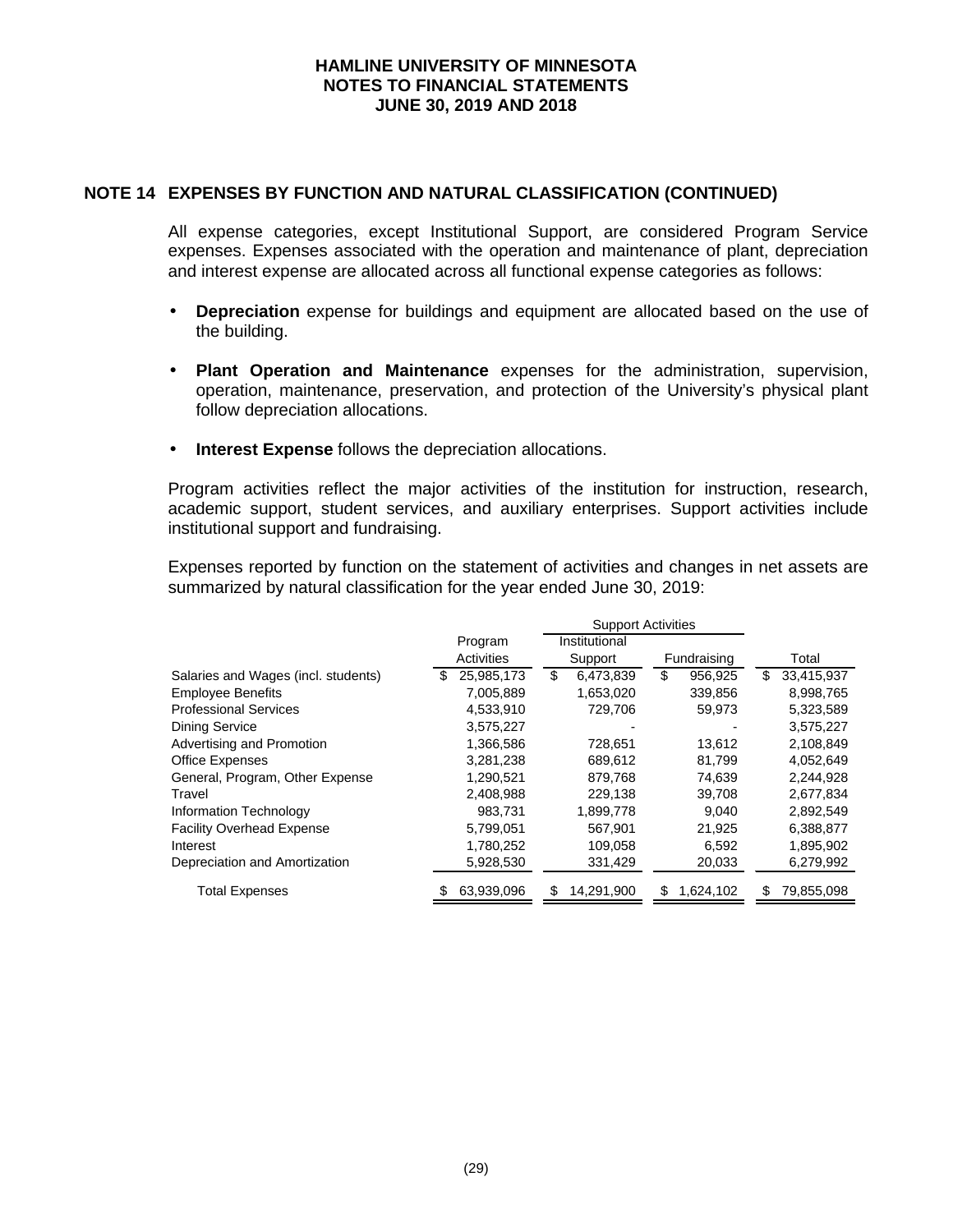### **NOTE 14 EXPENSES BY FUNCTION AND NATURAL CLASSIFICATION (CONTINUED)**

Expenses reported by function on the statement of activities and changes in net assets are summarized by natural classification for the year ended June 30, 2018:

|                                     |            | <b>Support Activities</b> |                |                   |
|-------------------------------------|------------|---------------------------|----------------|-------------------|
|                                     | Program    | Institutional             |                |                   |
|                                     | Activities | Support                   | Fundraising    | Total             |
| Salaries and Wages (incl. students) | 26,202,465 | \$<br>6,244,476           | \$<br>910,458  | \$.<br>33,357,399 |
| <b>Employee Benefits</b>            | 7,420,721  | 1,017,831                 | 190,237        | 8,628,789         |
| <b>Professional Services</b>        | 4,251,701  | 273,897                   | 245,312        | 4,770,910         |
| <b>Dining Service</b>               | 3,585,630  |                           |                | 3,585,630         |
| Advertising and Promotion           | 1,264,208  | 504,964                   | 10,150         | 1,779,322         |
| <b>Office Expenses</b>              | 3,276,414  | 807,452                   | 169,768        | 4,253,634         |
| General, Program, and Other Expense | 1,002,914  | 1,333,121                 | 81,850         | 2,417,885         |
| Travel                              | 2,195,668  | 220.248                   | 62,268         | 2,478,184         |
| Information Technology              | 981,414    | 1,938,835                 | 14.474         | 2,934,723         |
| <b>Facility Overhead Expense</b>    | 5,848,604  | 340,221                   |                | 6,188,825         |
| Interest                            | 1,917,562  | 112,033                   | 12,537         | 2,042,132         |
| Depreciation and Amortization       | 5,693,387  | 436,696                   | 34,690         | 6,164,773         |
| <b>Total Expenses</b>               | 63,640,688 | 13,229,774<br>S           | 1,731,744<br>S | 78,602,206<br>S   |

The University has a policy that allows functional units to expend funds from boarddesignated funds. The activity in the funds is as follows:

|                          | 2019 |           |  | 2018 |          |  |
|--------------------------|------|-----------|--|------|----------|--|
| <b>Beginning Balance</b> |      | 335.318   |  | \$   | 349.703  |  |
| Additions                |      |           |  |      | -        |  |
| Expense                  |      | (211.140) |  |      | (14,385) |  |
| <b>Ending Balance</b>    |      | 124.178   |  |      | 335,318  |  |

### **NOTE 15 LIQUIDITY**

The University regularly monitors liquidity required to meet its operating needs and other contractual commitments. The University considers all expenditures related to its ongoing activities of teaching, research, and public service as well as the conduct of services undertaken to support general institutional expenditures.

In addition to financial assets available to meet general expenditures, the University operates with a balanced operating budget and anticipates collecting sufficient revenue to cover general expenditures not covered by donor-restricted resources. As more fully described in Note 11 of the Financial Statements, the University also has committed lines of credit in the amount of \$7,000,000 and \$3,000,000 with banks, which it could draw upon in the event of an unanticipated liquidity need.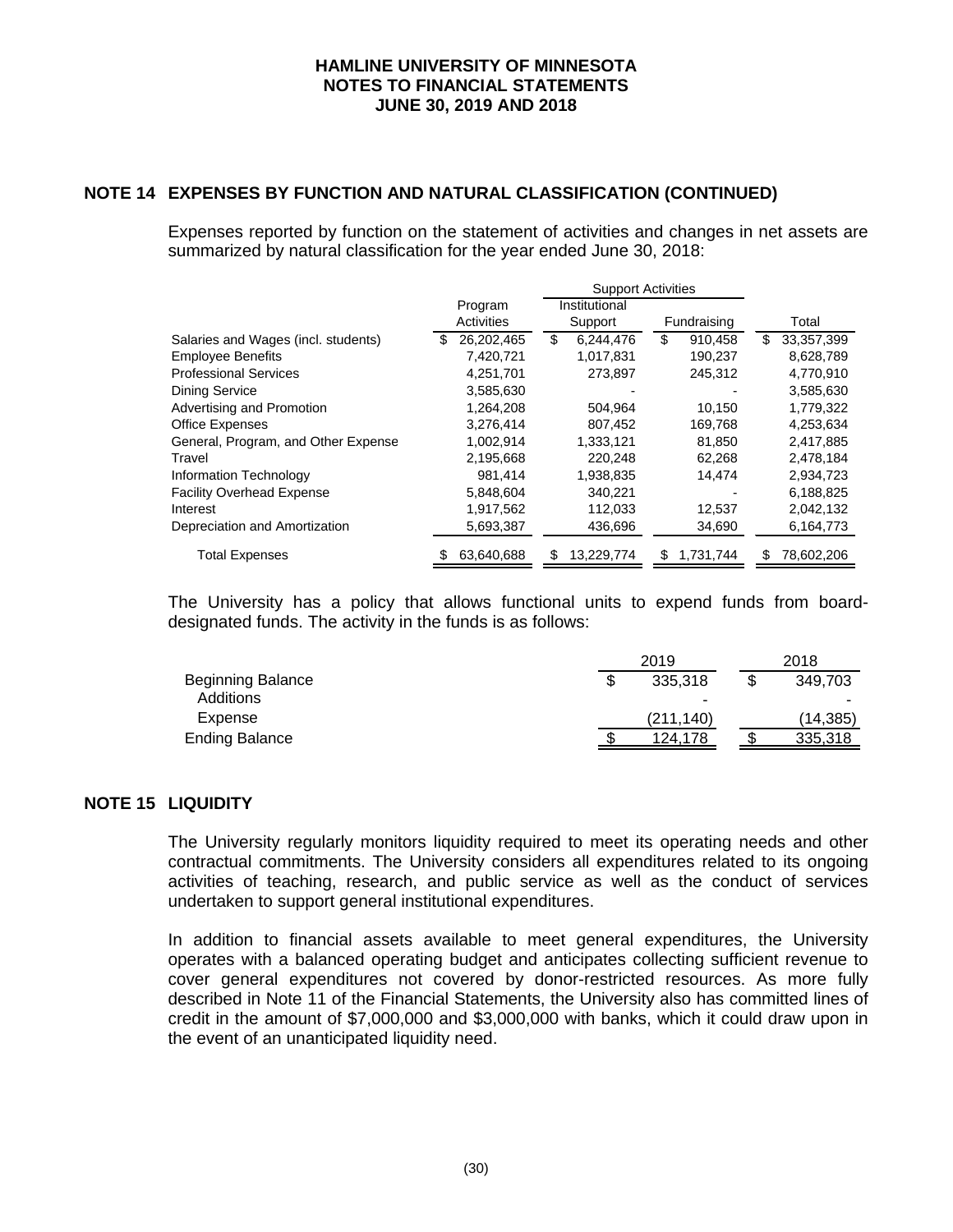### **NOTE 15 LIQUIDITY (CONTINUED)**

For purposes of analyzing resources, the University considers various sources of liquidity including cash and cash equivalents, receivables, and investments. None of the financial assets are subject to donor or other contractual restrictions that make them unavailable for general expenditures within one year of the balance sheet date. In addition, the University invests cash in excess of daily requirements in short-term investments. As of June 30, 2019, the following financial assets could readily be made available within one year of the balance sheet date to meet general expenditures:

| Cash and Cash Equivalents                         | \$. | 1.990.019  |
|---------------------------------------------------|-----|------------|
| Contributions for General Expenditures Due in One |     |            |
| Year or Less                                      |     | 9,069,152  |
| Accounts Receivable, Net                          |     | 4,471,698  |
| Investments                                       |     | 13,059,133 |
| <b>Investments Appropriated for Current Use</b>   |     | 759,382    |
| <b>Total Financial Assets</b>                     |     | 29.349.384 |

Board-designated endowment in the amount of \$13,096,394 at June 30, 2019 is subject to an annual spending rate as described in Note 12, Endowment footnote. Although the University does not intend to spend from the gift corpus of these funds, these amounts could be made available if deemed necessary.

#### **NOTE 16 RETIREMENT PLAN**

The University participates in the Teachers Insurance and Annuity Association – College Retirement Equities Fund (TIAA-CREF) (the Plan), which covers certain faculty and staff employees. Nonelective discretionary contributions equal to 5% of eligible compensation and discretionary match contributions up to 2.5% of pretax elective deferrals are required under the program. Benefits are based upon amounts accumulated for the account of each individual employee at date of retirement. Contributions by the University for the Plan were \$1,926,060 and \$1,970,768 for the years ended June 30, 2019 and 2018, respectively.

#### **NOTE 17 OTHER POSTRETIREMENT BENEFITS**

The University provides medical benefits for eligible employees who retire at or beyond age 55 with 10 or more years of service. The Plan is contributory for all retired employees. The University does not prefund these costs.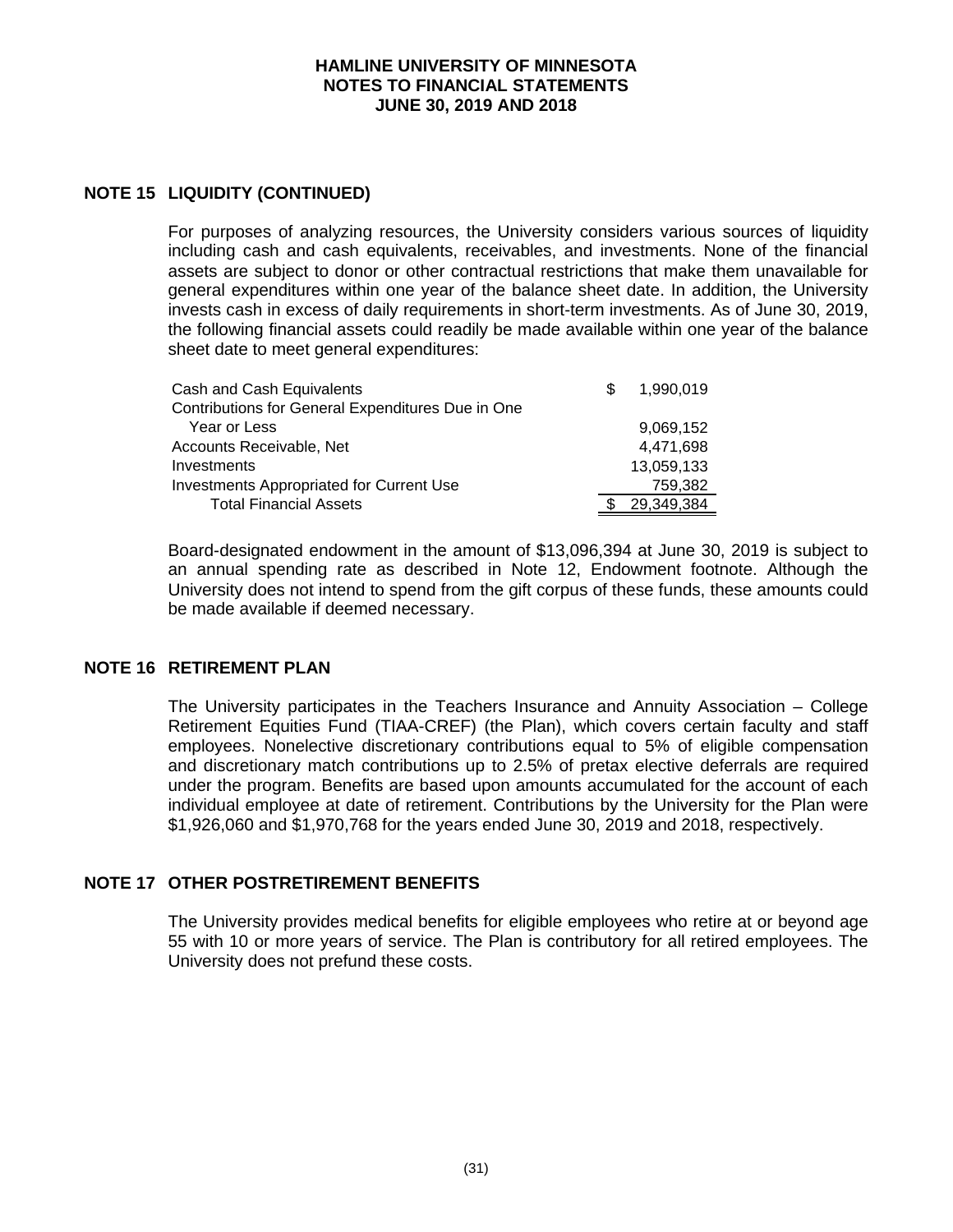### **NOTE 17 OTHER POSTRETIREMENT BENEFITS (CONTINUED)**

In 2003, the Plan was amended to provide benefits only to those employees retiring on or before June 30, 2008. The University adopted the curtailment methodology of recognizing the financial impact in the year of the change.

| 2019    |  | 2018    |  |
|---------|--|---------|--|
| 947.170 |  | 982.170 |  |
| 947,170 |  | 982,170 |  |
|         |  |         |  |

### **NOTE 18 RELATED PARTY**

Pledges from certain board of trustee members and parents of trustee members are included in the financial statements. The pledges outstanding were \$1,962,500 and \$659,889 for the years ended June 30, 2019 and 2018, respectively.

The University contracts with a board member's firm for construction projects. The University has a conflict of interest policy in place which is updated annually and also performs an independent third party review of these contracts. The expenditures paid were \$467,230 and \$-0- for the years ended June 30, 2019 and 2018, respectively.

See Note 19 for a description of the related party relationship between the University and the Mitchell Hamline School of Law.

### **NOTE 19 COMBINATION OF UNIVERSITY SCHOOL OF LAW AND WILLIAM MITCHELL SCHOOL OF LAW**

In 2015, the University entered into a definitive agreement to combine the Hamline School of Law (HUSL) and William Mitchell College of Law (WMCL). The American Bar Association (ABA) granted acquiescence to combine Hamline University School of Law with William Mitchell College of Law, and to recognize Mitchell Hamline School of Law (MHSL) as a fully ABA-approved law school effective on December 28, 2015. The newly combined school is located primarily on William Mitchell's existing campus. The MHSL is an autonomous, nonprofit institution governed by an independent board of trustees, with a strong, visible, and long lasting affiliation to Hamline University. The new institution offers more enrollment options than any other school in the country including full-time, weekend and part time programs, as well as hybrid, on-campus/on-line JD option.

Students are able to earn dual degrees through the school's affiliation with Hamline University. MHSL is a top law school for dispute resolution and health law and a nationally recognized pioneer in clinical programs. It currently has an alumni network of over 19,000, the largest in the region.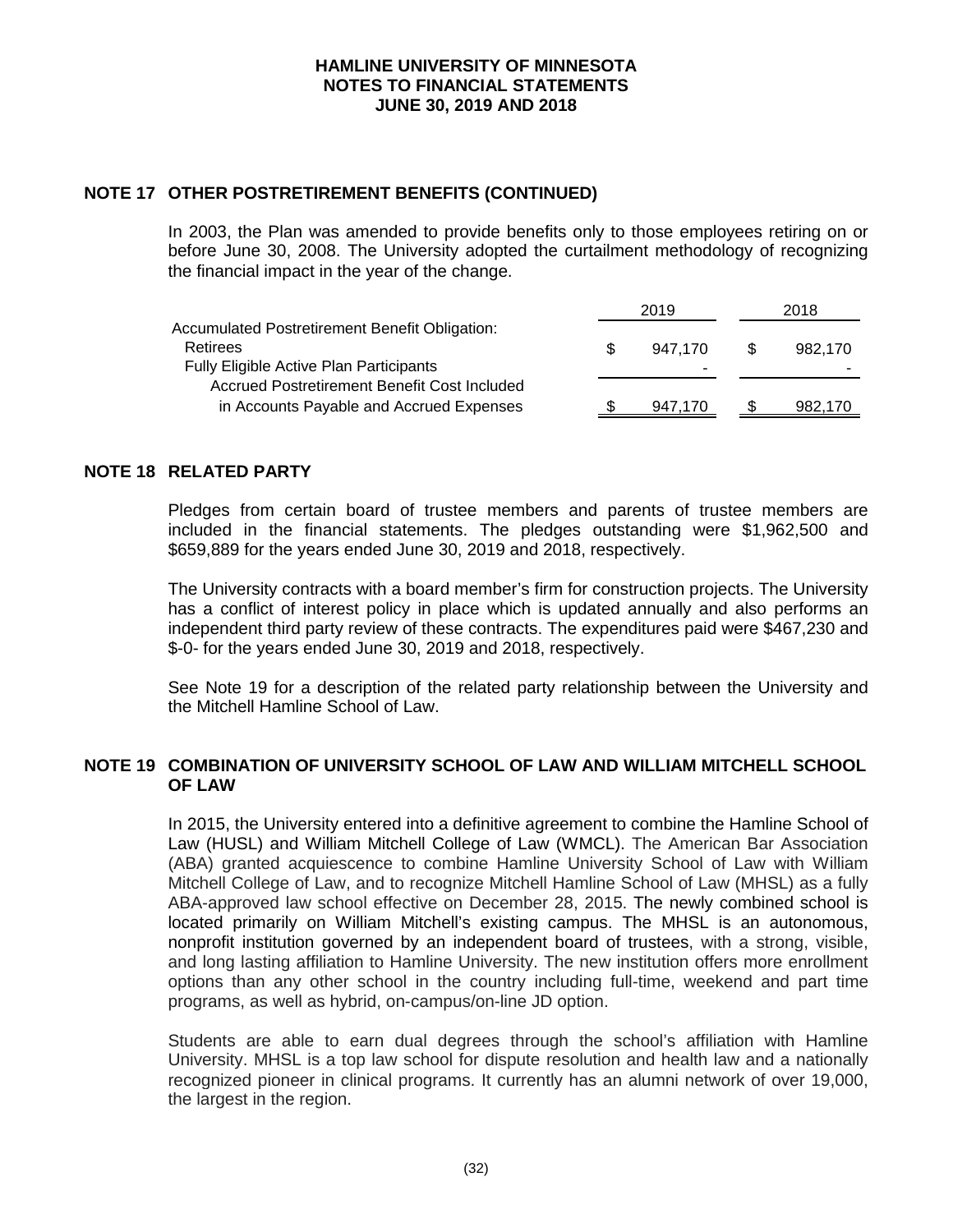### **NOTE 19 COMBINATION OF UNIVERSITY SCHOOL OF LAW AND WILLIAM MITCHELL SCHOOL OF LAW (CONTINUED)**

Major terms of the combination as defined by the Definitive Agreement fall into these categories: transfer of assets and liabilities, fees and expenses of the combination, ongoing financial consideration and governance and leadership.

Certain transactions fees and expenses of the combination are split between HUSL and WMCL, without reimbursement back to either party. Other specific costs related to the startup of the newly formed MHSL were also shared equally in payout, but are fully reimbursable to the University by MHSL in eight equal installments, without interest, with the first payment made on June 30, 2017. Fees and expenses that were split equally are the cost of all communications, public relations, and costs for the initial development of the MHSL History Center and out of pocket costs of submitting the Application for Acquiescence to the ABA, including the ABA site visit. Fees and expenses that are reimbursable to the University include the reasonable attorney expenses incurred in connection with the endowment transfer and expenses concerning branding, website design and implementation expenses, all qualifying severance costs and mutually agreed upon moving costs. Moving costs constituted the physical move of staff and faculty and the electronic file and data move. The combination resulted in \$514,705 and \$617,646 of accounts receivable as of June 30, 2019 and 2018, respectively.

Ongoing financial consideration relates to an agreement that MHSL will pay to the University within a designated length of time following each fiscal year-end, a percentage of that fiscal year's net tuition revenue as defined by the terms of the combination's Definitive Agreement. That agreement resulted in revenue of \$23,842 and \$-0- for the years ended June 30, 2019 and 2018, respectively.

The governance and leadership terms of the combination state that the University shall have the right to nominate to and maintain on, the MHSL Board of Trustees equal to 33% of the total MHSL Trustees, inclusive of the President of the University. All MHSL Board of Trustees, regardless of who nominated them, will have the same terms, rights, privileges, and responsibilities in their capacity as trustees.

In the process of combining operations, it was necessary to write down any remaining assets from the academic collection. The remaining fair market value of the academic collection is recorded as Discontinued Operations Assets Held for Sale and is reflected in Prepaid Expenses and Other Assets in the accompanying balance sheet. The discontinued operations assets balances were \$3,801 and \$4,792 for the years ended June 30, 2019 and 2018, respectively.